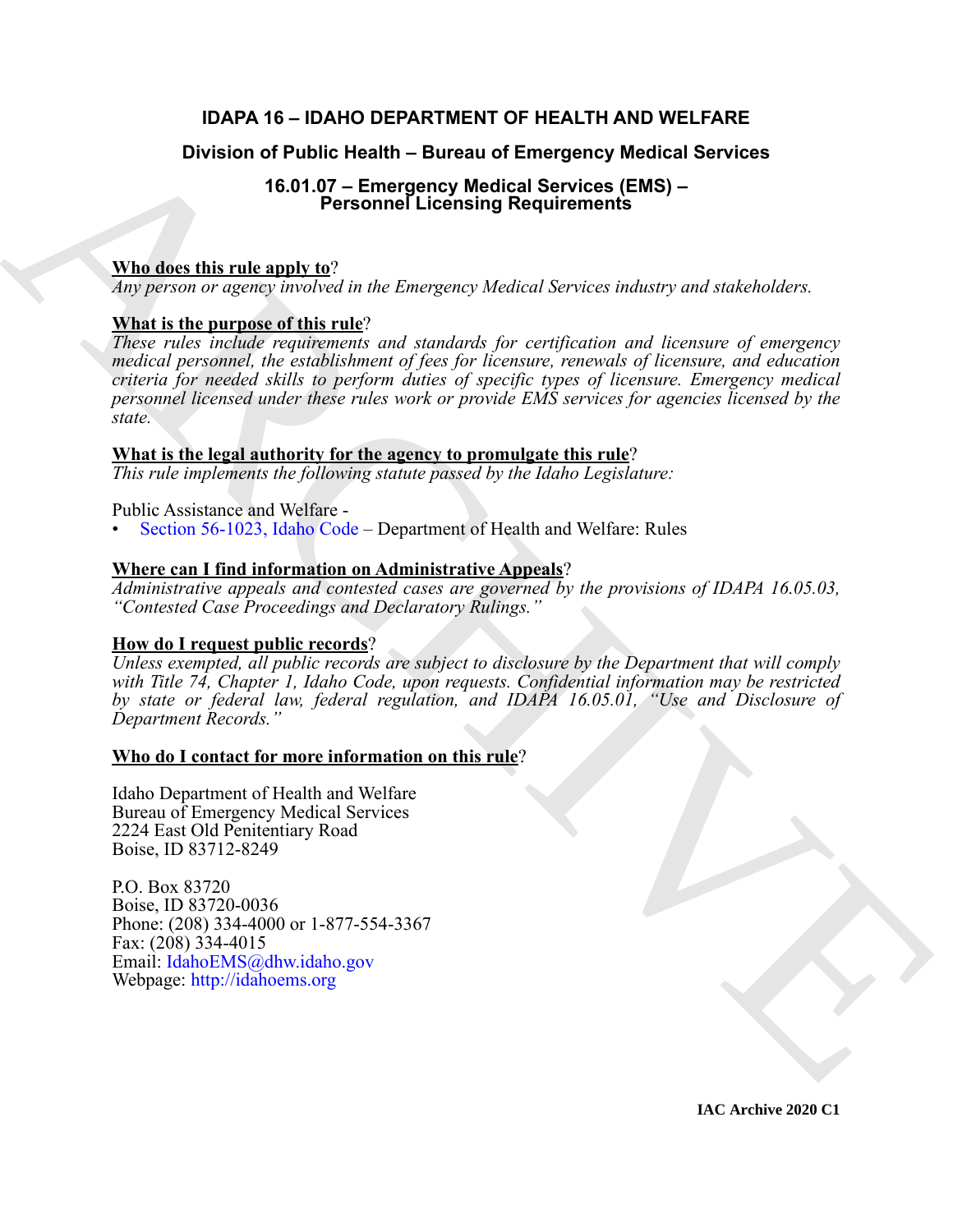# *Table of Contents*

# **16.01.07 – Emergency Medical Services (EMS) – Personnel Licensing Requirements** 000. Legal Authority. ................................................................................................. 4 001. Title And Scope. ................................................................................................ 4 002. -- 008. (Reserved) ............................................................................................. 4 009. Criminal History And Background Check Requirements. ................................. 4 010. Definitions. ........................................................................................................ 4 011. -- 074. (Reserved) ............................................................................................. 4 075. Investigation Of Complaints For Personnel Licensing Violations. ..................... 4 076. Administrative Action Imposed For License Or Certification. ............................ 4 077. Standards Of Professional Conduct For EMS Personnel. ................................ 4 078. -- 089. (Reserved) ............................................................................................. 5 090. Advance Do Not Resuscitate (DNR) Directives. ............................................... 5 091. -- 099. (Reserved) ............................................................................................. 5 **PERSONNEL LICENSURE REQUIREMENTS** 103. Recognition Of EMS Personnel Licensure Interstate Compact

| 16.01.07 - Emergency Medical Services (EMS) - Personnel Licensing<br><b>Requirements</b>    |  |
|---------------------------------------------------------------------------------------------|--|
|                                                                                             |  |
|                                                                                             |  |
|                                                                                             |  |
|                                                                                             |  |
|                                                                                             |  |
|                                                                                             |  |
| 075. Investigation Of Complaints For Personnel Licensing Violations.  4                     |  |
| 076. Administrative Action Imposed For License Or Certification.  4                         |  |
| 077. Standards Of Professional Conduct For EMS Personnel.  4                                |  |
|                                                                                             |  |
|                                                                                             |  |
|                                                                                             |  |
| PERSONNEL LICENSURE REQUIREMENTS                                                            |  |
|                                                                                             |  |
|                                                                                             |  |
|                                                                                             |  |
| 103. Recognition Of EMS Personnel Licensure Interstate Compact                              |  |
|                                                                                             |  |
|                                                                                             |  |
| 105. Application And Instructions For EMS Personnel Licensure.  6                           |  |
| 106. Time Frame For Personnel Licensure After Successful<br>Completion Of Education Course. |  |
| 107. Licensure Of Members Of The Military, Veterans, And Spouses.  6                        |  |
| 108. Qualifications For Licensure By Endorsement --                                         |  |
|                                                                                             |  |
|                                                                                             |  |
|                                                                                             |  |
|                                                                                             |  |
|                                                                                             |  |
|                                                                                             |  |
|                                                                                             |  |
|                                                                                             |  |
|                                                                                             |  |
|                                                                                             |  |
|                                                                                             |  |
|                                                                                             |  |
| 125. Submission Of EMS Personnel Licensure                                                  |  |
|                                                                                             |  |
|                                                                                             |  |
|                                                                                             |  |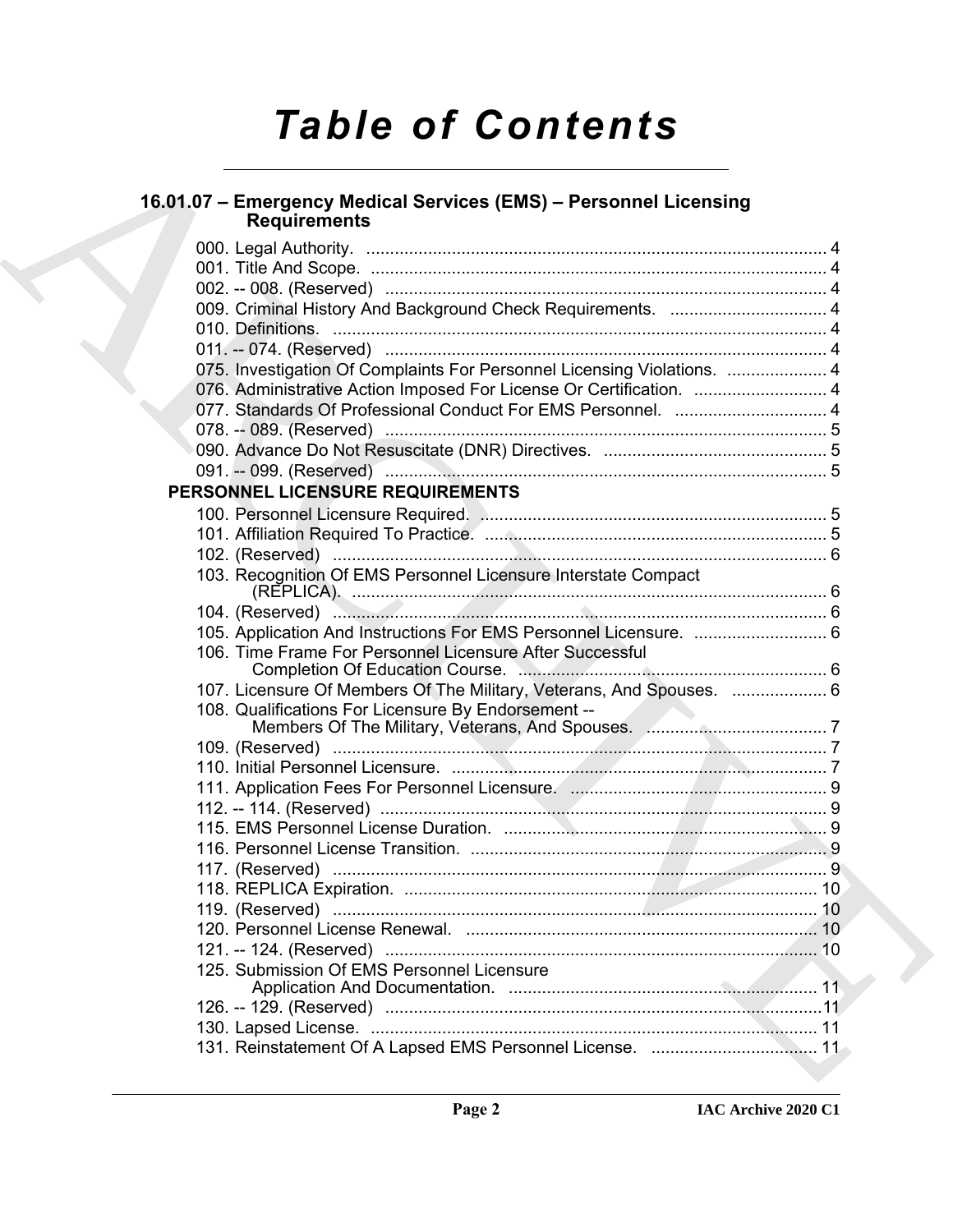## *Table of Contents (cont'd)*

| 140. Recognition Of Registration, Certification,                                                    |  |
|-----------------------------------------------------------------------------------------------------|--|
|                                                                                                     |  |
|                                                                                                     |  |
|                                                                                                     |  |
|                                                                                                     |  |
|                                                                                                     |  |
|                                                                                                     |  |
|                                                                                                     |  |
|                                                                                                     |  |
|                                                                                                     |  |
|                                                                                                     |  |
| <b>CONTINUING EDUCATIONAL AND SKILLS PROFICIENCY REQUIREMENTS</b><br><b>FOR PERSONNEL LICENSURE</b> |  |
|                                                                                                     |  |
|                                                                                                     |  |
|                                                                                                     |  |
| 305. Continuing Education Categories For Personnel Licensure Renewal.  16                           |  |
|                                                                                                     |  |
| 310. Venues Of Continuing Education For Personnel Licensure Renewal.  16                            |  |
|                                                                                                     |  |
| 320. License Renewal Continuing Education Requirements.  17                                         |  |
|                                                                                                     |  |
|                                                                                                     |  |
|                                                                                                     |  |
|                                                                                                     |  |
|                                                                                                     |  |
|                                                                                                     |  |
|                                                                                                     |  |
|                                                                                                     |  |
|                                                                                                     |  |
|                                                                                                     |  |
|                                                                                                     |  |
|                                                                                                     |  |
|                                                                                                     |  |
|                                                                                                     |  |
|                                                                                                     |  |
|                                                                                                     |  |
|                                                                                                     |  |
|                                                                                                     |  |
|                                                                                                     |  |
|                                                                                                     |  |
|                                                                                                     |  |
|                                                                                                     |  |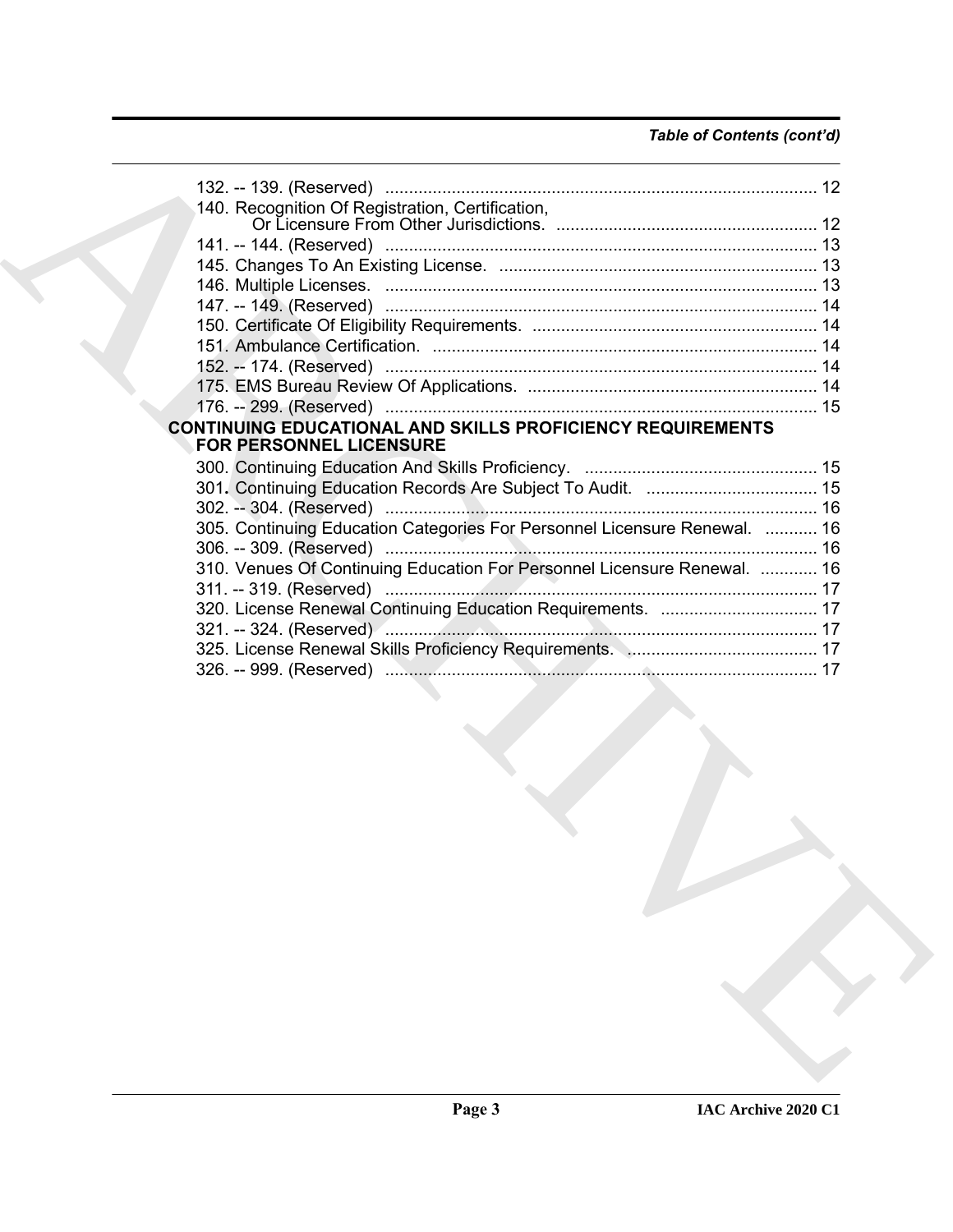#### <span id="page-3-0"></span>**16.01.07 – EMERGENCY MEDICAL SERVICES (EMS) – PERSONNEL LICENSING REQUIREMENTS**

#### <span id="page-3-14"></span><span id="page-3-1"></span>**000. LEGAL AUTHORITY.**

The Idaho Board of Health and Welfare is authorized under Section 56-1023, Idaho Code, to adopt rules and standards concerning the administration of the Idaho Emergency Medical Services Act, Sections 56-1011 through 56- 1023, Idaho Code. The Director is authorized under Section 56-1003, Idaho Code, to supervise and administer an emergency medical service program. (3-20-20)T

#### <span id="page-3-18"></span><span id="page-3-2"></span>**001. TITLE AND SCOPE.**

**01.** Title. These rules are titled IDAPA 16.01.07, "Emergency Medical Services (EMS) – Personnel g Requirements." (3-20-20) Licensing Requirements."

**02.** Scope. These rules include requirements and standards for certification and licensure of emergency medical personnel, the establishment of fees for licensure, renewals of licensure, and education criteria for needed skills to perform duties of specific types of licensure. Emergency medical personnel licensed under these rules work or provide EMS services for agencies licensed by the state. (3-20-20)T

#### <span id="page-3-3"></span>**002. -- 008. (RESERVED)**

#### <span id="page-3-11"></span><span id="page-3-4"></span>**009. CRIMINAL HISTORY AND BACKGROUND CHECK REQUIREMENTS.**

Licensed EMS personnel must comply with the provisions in IDAPA 16.05.06, "Criminal History and Background Checks," to include: (3-20-20)T (3-20-20)T

**01. Initial Licensure**. An individual applying for initial licensure described in Section 110 of these  $r_{\text{rules}}$ . (3-20-20)T

**02. Reinstatement of Licensure**. An individual applying for reinstatement of licensure described in Section 131 of these rules. (3-20-20)T

**03. Certificate of Eligibility**. An individual applying for a certificate of eligibility described in Section 150 of these rules. (3-20-20)T

**04. Additional Criminal Background Check**. The EMS Bureau may require an updated or additional criminal background check at any time, without expense to the candidate, if there is cause to believe new or additional information will be disclosed. (3-20-20)T

#### <span id="page-3-12"></span><span id="page-3-5"></span>**010. DEFINITIONS.**

For the purposes of this chapter, the definitions in IDAPA 16.01.02, "Emergency Medical Services (EMS) -- Rule Definitions" apply. (3-20-20)T

#### <span id="page-3-6"></span>**011. -- 074. (RESERVED)**

#### <span id="page-3-13"></span><span id="page-3-7"></span>**075. INVESTIGATION OF COMPLAINTS FOR PERSONNEL LICENSING VIOLATIONS.**

Investigation of complaints and disciplinary actions for personnel licensing are provided under IDAPA 16.01.12, "Emergency Medical Services (EMS) -- Complaints, Investigations, and Disciplinary Actions." (3-20-20)T

#### <span id="page-3-10"></span><span id="page-3-8"></span>**076. ADMINISTRATIVE ACTION IMPOSED FOR LICENSE OR CERTIFICATION.**

Any license or certification may be suspended, revoked, denied, or retained with conditions for noncompliance with any standard or rule. Administrative license or certification actions imposed by the EMS Bureau for any action, conduct, or failure to act which is inconsistent with the professionalism, or standards, or both, are provided under Sections 56-1011 through 56-1023, Idaho Code, and IDAPA 16.01.12, "Emergency Medical Services (EMS) --Complaints, Investigations, and Disciplinary Actions." (3-20-20)T

#### <span id="page-3-17"></span><span id="page-3-15"></span><span id="page-3-9"></span>**077. STANDARDS OF PROFESSIONAL CONDUCT FOR EMS PERSONNEL.**

The both sheal of the<br>the both sheal of the phase methods of the State Section 2013. Holey Columb control is a<br>significant of the phase methods and proposition of the state of the state of the<br>section 2013. Hole columb st **01. Method of Treatment**. EMS personnel must practice medically acceptable methods of treatment and must not endeavor to extend their practice beyond their competence and the authority vested in them by the medical director. EMS personnel must not perform any medical procedure or provide medication that deviated from or exceeds the scope of practice for the corresponding level of licensure established under IDAPA 16.02.02, "Idaho Emergency Medical Services (EMS) Physician Commission." (3-20-20)T

<span id="page-3-16"></span>**02. Knowledge and Proficiency**. EMS personnel must maintain standards of knowledge and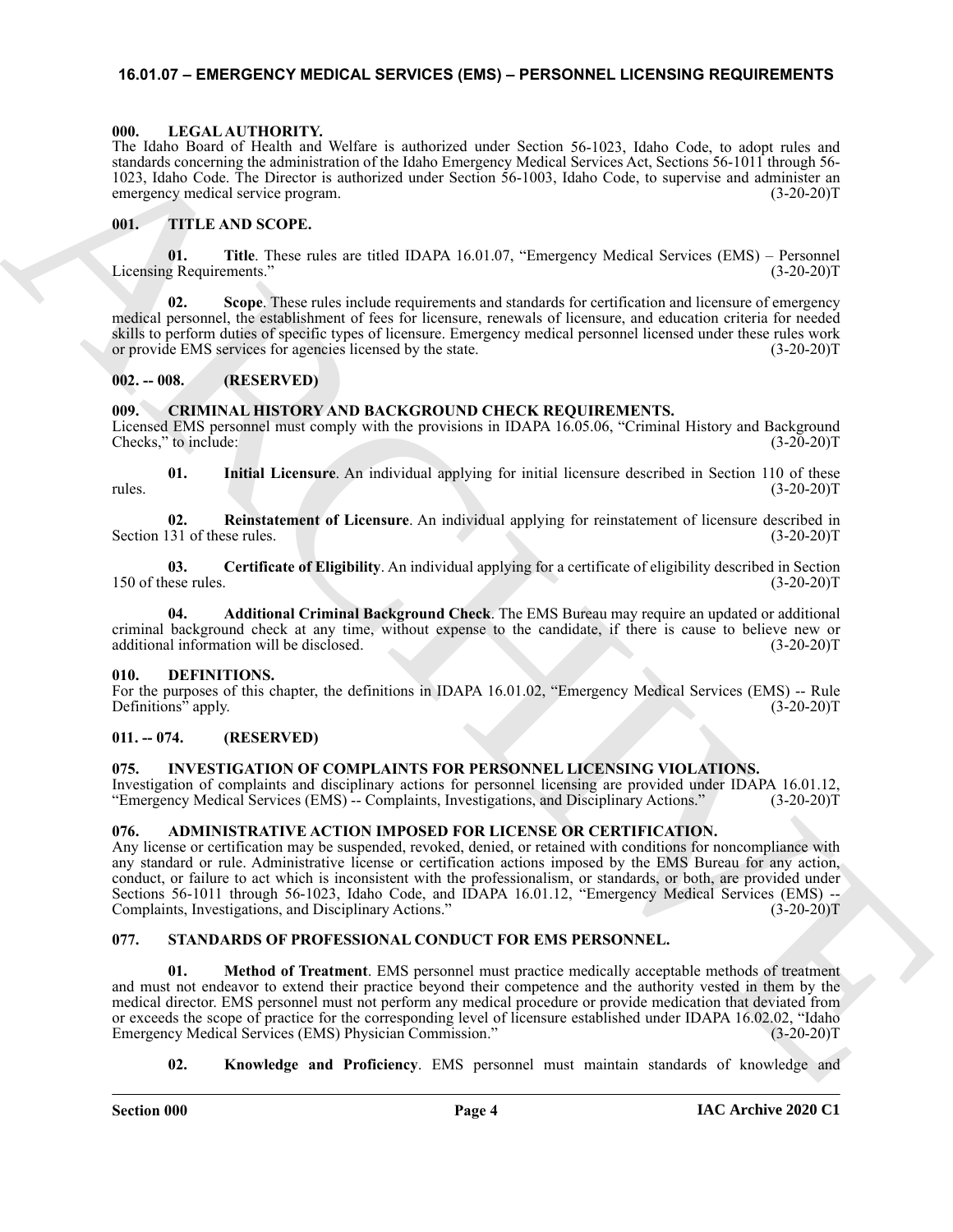#### <span id="page-4-19"></span><span id="page-4-18"></span><span id="page-4-17"></span><span id="page-4-16"></span><span id="page-4-0"></span>**078. -- 089. (RESERVED)**

#### <span id="page-4-6"></span><span id="page-4-1"></span>**090. ADVANCE DO NOT RESUSCITATE (DNR) DIRECTIVES.**

#### <span id="page-4-3"></span><span id="page-4-2"></span>**091. -- 099. (RESERVED)**

#### <span id="page-4-13"></span>**PERSONNEL LICENSURE REQUIREMENTS (Sections 100-199)**

#### <span id="page-4-11"></span><span id="page-4-10"></span><span id="page-4-8"></span><span id="page-4-4"></span>**100. PERSONNEL LICENSURE REQUIRED.**

<span id="page-4-20"></span><span id="page-4-15"></span><span id="page-4-14"></span>

| Physician Commission."                           |                                                                                                                                    | proficiency as required by this chapter of rules and IDAPA 16.02.02, "Idaho Emergency Medical Services (EMS)                                                                                                                                                                                                                                 | $(3-20-20)T$ |
|--------------------------------------------------|------------------------------------------------------------------------------------------------------------------------------------|----------------------------------------------------------------------------------------------------------------------------------------------------------------------------------------------------------------------------------------------------------------------------------------------------------------------------------------------|--------------|
| 03.<br>problems.                                 |                                                                                                                                    | Respect for the Patient. EMS personnel must provide all services with respect for the dignity of<br>the patient, unrestricted by considerations of social or economic status, personal attributes, or the nature of health                                                                                                                   | $(3-20-20)T$ |
| 04.<br>rule.                                     |                                                                                                                                    | Confidentiality. EMS personnel must hold in strict confidence all privileged information<br>concerning the patient except as disclosure or use of this information is permitted or required by law or Department                                                                                                                             | $(3-20-20)T$ |
| 05.                                              | patient and must guard against conflicts of interest.                                                                              | <b>Conflict of Interest</b> . EMS personnel must not accept gratuities for preferential consideration of the                                                                                                                                                                                                                                 | $(3-20-20)T$ |
| 06.                                              | alcohol, illegal substances, or legal drugs or medication causing impairment of function.                                          | Professionalism. EMS personnel must uphold the dignity and honor of the profession and abide by<br>its ethical principles and must be familiar with existing laws governing the practice of emergency medical services<br>and comply with those laws. EMS personnel must never perform duties of the profession while under the influence of | $(3-20-20)T$ |
| 07.<br>public.                                   |                                                                                                                                    | Cooperation and Participation. EMS personnel must cooperate with other health care<br>professionals and participate in activities to promote community and national efforts to meet the health needs of the                                                                                                                                  | $(3-20-20)T$ |
| 08.                                              | concealment of a material fact is a violation of ethical responsibility.                                                           | Ethical Responsibility. EMS personnel must refuse to participate in unethical procedures, and<br>assume the responsibility to expose incompetence or unethical conduct of others to the appropriate authority in a<br>proper and professional manner. Misrepresentation in an application or documentation for licensure by means of         | $(3-20-20)T$ |
| 09.                                              |                                                                                                                                    | Integrity. EMS personnel must act with honesty and integrity and assure that reports, applications<br>and documentation for which they are responsible are free of fraudulent and false information.                                                                                                                                         | $(3-20-20)T$ |
| $078. - 089.$                                    | (RESERVED)                                                                                                                         |                                                                                                                                                                                                                                                                                                                                              |              |
| 090.                                             | ADVANCE DO NOT RESUSCITATE (DNR) DIRECTIVES.<br>Licensed EMS personnel must follow the DNR protocol established by the Department. |                                                                                                                                                                                                                                                                                                                                              | $(3-20-20)T$ |
| $091. - 099.$                                    | (RESERVED)                                                                                                                         |                                                                                                                                                                                                                                                                                                                                              |              |
|                                                  |                                                                                                                                    | PERSONNEL LICENSURE REQUIREMENTS<br><b>(Sections 100-199)</b>                                                                                                                                                                                                                                                                                |              |
| <b>100.</b><br>of Idaho personnel licensure are: | PERSONNEL LICENSURE REQUIRED.                                                                                                      | Any individual who provides emergency medical care must obtain and maintain a current EMS personnel license<br>issued by the EMS Bureau, or recognition by the EMS Bureau described under Section 140 of these rules. The levels                                                                                                             | $(3-20-20)T$ |
| 01.                                              | <b>Emergency Medical Responder (EMR).</b>                                                                                          |                                                                                                                                                                                                                                                                                                                                              | $(3-20-20)T$ |
| 02.                                              | <b>Emergency Medical Technician (EMT).</b>                                                                                         |                                                                                                                                                                                                                                                                                                                                              | $(3-20-20)T$ |
| 03.                                              | <b>Advanced Emergency Medical Technician (AEMT).</b>                                                                               |                                                                                                                                                                                                                                                                                                                                              | $(3-20-20)T$ |
|                                                  |                                                                                                                                    |                                                                                                                                                                                                                                                                                                                                              | $(3-20-20)T$ |

#### <span id="page-4-12"></span><span id="page-4-9"></span><span id="page-4-7"></span><span id="page-4-5"></span>**101. AFFILIATION REQUIRED TO PRACTICE.**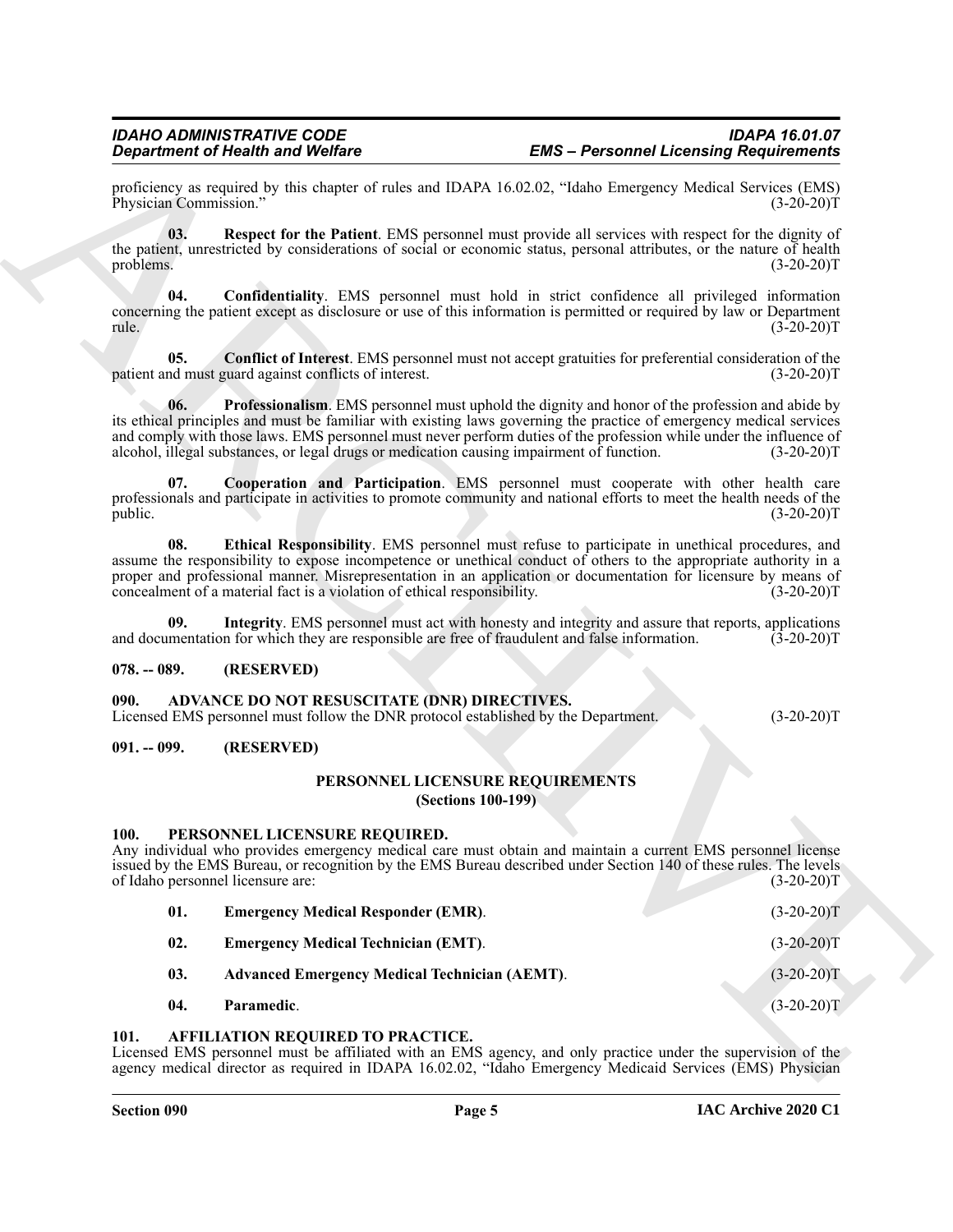Commission." (3-20-20)T

#### <span id="page-5-0"></span>**102. (RESERVED)**

#### <span id="page-5-11"></span><span id="page-5-10"></span><span id="page-5-1"></span>**103. RECOGNITION OF EMS PERSONNEL LICENSURE INTERSTATE COMPACT (REPLICA).**

**01. Licensed EMS Personnel from a REPLICA Member State**. An individual who possesses a current, valid, and unrestricted EMS personnel license from a REPLICA member state whose primary affiliation is an Idaho-licensed EMS agency: (3-20-20)T

**a.** Must apply for Idaho EMS licensure within ninety (90) days of affiliation with an Idaho EMS agency.  $(3-20-20)T$ 

**b.** May affiliate and respond with the Idaho-licensed EMS agency during the initial ninety (90) day period.  $(3-20-20)$ T

**c.** Will be issued an Idaho EMS personnel license at the same level of licensure as the REPLICA home state license upon payment of any applicable licensure fee in accordance with Section 111 of these rules.

 $(3-20-20)T$ 

<span id="page-5-12"></span>**02.** Out-of-State Primary Affiliation. If EMS personnel licensed in another REPLICA state claim an ency in that state as their primary affiliation, Idaho licensure is not required. (3-20-20)<sup>T</sup> EMS agency in that state as their primary affiliation, Idaho licensure is not required.

#### <span id="page-5-2"></span>**104. (RESERVED)**

#### <span id="page-5-6"></span><span id="page-5-3"></span>**105. APPLICATION AND INSTRUCTIONS FOR EMS PERSONNEL LICENSURE.**

A personnel license or certificate of eligibility application and instructions may be obtained from the EMS Bureau, see online at: http://www.idahoems.org. (3-20-20)T see online at: http://www.idahoems.org.

#### <span id="page-5-13"></span><span id="page-5-4"></span>**106. TIME FRAME FOR PERSONNEL LICENSURE AFTER SUCCESSFUL COMPLETION OF EDUCATION COURSE.**

An individual who has successfully completed an EMS education course is eligible to attempt the standardized examination for the appropriate level of licensure. (3-20-20)T

<span id="page-5-15"></span><span id="page-5-14"></span>**01. Complete Standardized Examination**. A candidate must successfully complete all components of the standardized examination within twenty-four (24) months of completing an EMS training course in order to be<br>eligible for an Idaho EMS personnel license. (3-20-20) eligible for an Idaho EMS personnel license.

*Gregarinness of Newthy Wolfare*<br> [C](http://www.idahoems.org)ounteraint of Newthern Control (1.5-20-20)<br>
110. (1878 KVTB)<br>
110. (1878 KVTB)<br>
110. (1878 KVTB)<br>
110. (1878 KWTB)<br>
110. (1878 KWTB)<br>
110. (1878 KWTB)<br>
120. (1870 Wolff and EDM S Prese **02. Standardized Examination Not Completed**. If all components of the standardized examination are not successfully completed period within twenty-four (24) months of course completion, the candidate must repeat the initial training course and all components of the standardized examination in order to be eligible for an Idaho EMS personnel license. (3-20-20)T

#### <span id="page-5-7"></span><span id="page-5-5"></span>**107. LICENSURE OF MEMBERS OF THE MILITARY, VETERANS, AND SPOUSES.**

A member of the military, a veteran, or a spouse of any such person who possesses a current, valid, and unrestricted EMS personnel license in another state, district, or territory of the United States is eligible for EMS personnel licensure in Idaho as follows: (3-20-20)T

<span id="page-5-9"></span>**01. Licensure in REPLICA Member State**. A member of the military, a veteran, or a spouse of such a person who possesses a REPLICA member state EMS personnel license is eligible for licensure in Idaho under Section 103 of these rules. (3-20-20)T

<span id="page-5-8"></span>**02. Licensure in Non-REPLICA Member State**. A member of the military, a veteran, or a spouse of such a person who possesses an EMS personnel license from a state that is not a REPLICA member state is eligible<br>for licensure by endorsement in Idaho under Section 108 of these rules. (3-20-20) for licensure by endorsement in Idaho under Section 108 of these rules.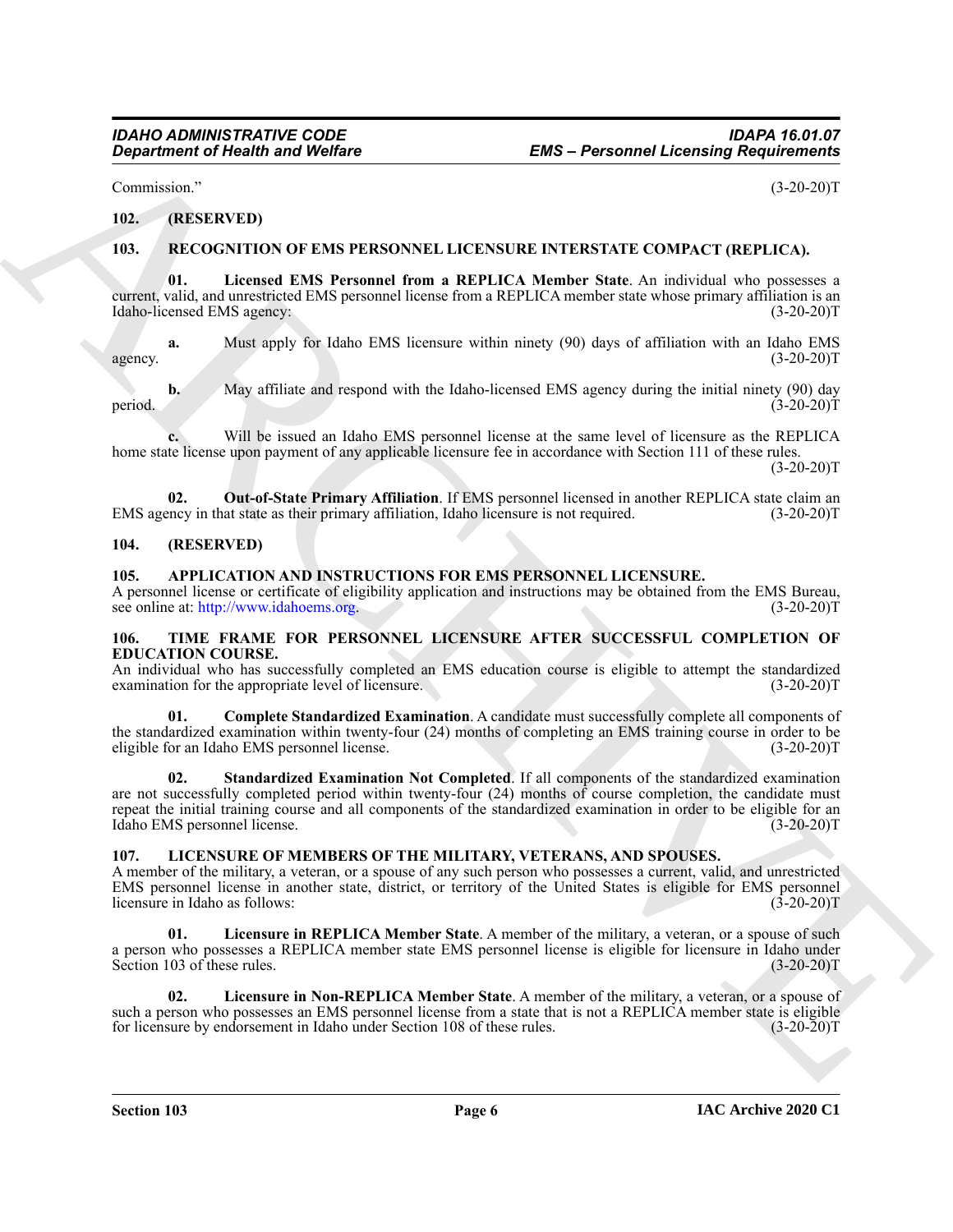#### <span id="page-6-5"></span><span id="page-6-0"></span>108. OUALIFICATIONS FOR LICENSURE BY ENDORSEMENT -- MEMBERS OF THE MILITARY, **VETERANS, AND SPOUSES.**

Members of the military, veterans, and their spouses may apply to the EMS Bureau for licensure by endorsement provided they meet the following: (3-20-20) provided they meet the following:

<span id="page-6-12"></span>**01. Military, Veteran, or Spouse**. Are a member of the military, a veteran, or a spouse of any such person.  $(3-20-20)T$ 

<span id="page-6-9"></span>**02.** Graduation Required. Have successfully completed an education program that is substantially equivalent to the approved education course recognized by the EMS Bureau under IDAPA 16.01.05, "Emergency Medical Services -- Education, Instructor, and Examination Requirements." (3-20-20) Medical Services -- Education, Instructor, and Examination Requirements."

<span id="page-6-11"></span>**03. Licensing Examination**. Successfully complete, or have successfully completed, the same standardized examination for the level of licensure on the application required under IDAPA 16.01.05, "Emergency Medical Services (EMS) -- Education, Instructor, and Examination Requirements." (3-20-20)T

<span id="page-6-10"></span><span id="page-6-7"></span>**04. License from Another Jurisdiction**. Possess a current, valid, and unrestricted EMS personnel license, at the same or higher level as the Idaho license being requested, from another state, district, or territory of the United States. The license of any individual subject to official investigation or disciplinary proceedings is not considered current, valid, and unrestricted. (3-20-20) considered current, valid, and unrestricted.

**EVALUATION We have been considered by the S-Personnel Licensing Regulations (Considered Figure 2018)**<br>
THE ARCHIVES THE SURVEY CONSIDER THE CONSIDER THE SURVEY OF THE SURVEY OF THE SURVEY OF THE SURVEY OF THE SURVEY OF T **05. Criminal History and Background Check**. Successfully complete a criminal history and background check in accordance with the provisions in IDAPA 16.05.06, "Criminal History and Background Checks." Denial without the grant of an exemption under the provisions in IDAPA 16.05.06, "Criminal History and Background Checks," will result in denial or revocation of licensure. (3-20-20)T

<span id="page-6-8"></span>**06. Declaration of Previous Applications and Licensures**. Declare each state or jurisdiction in which e ever applied for, been denied, or held an EMS license or certification. (3-20-20) they have ever applied for, been denied, or held an EMS license or certification.

<span id="page-6-6"></span>**07. Authorization for Release of Information**. Provide authorization for the EMS authority in other states or jurisdictions to release the candidate's registration, licensure, and certification information to the Idaho EMS Bureau. (3-20-20)T

<span id="page-6-13"></span>**08. Provide Current Affiliation with EMS Agency**. Declare all organizations in which they are allowed to practice as licensed personnel. A candidate must have a current affiliation with a licensed EMS agency that functions at, or above, the level of licensure being sought by the candidate. (3-20-20)T that functions at, or above, the level of licensure being sought by the candidate.

<span id="page-6-15"></span>**09. Valid Identification**. Have a valid state driver's license, an Idaho identification card issued by a county driver's license examining station, or an identification card issued by the armed forces of the United States.  $(3-20-20)T$ 

<span id="page-6-14"></span>**10. Submit Required Licensure Fee**. Submit the applicable initial licensure fee provided in Section 111 of these rules. A candidate for EMR or EMT level of licensure has no fee requirement. (3-20-20)T

#### <span id="page-6-1"></span>**109. (RESERVED)**

#### <span id="page-6-3"></span><span id="page-6-2"></span>**110. INITIAL PERSONNEL LICENSURE.**

Upon successful completion of an approved education course recognized by the EMS Bureau under IDAPA 16.01.05, "Emergency Medical Services -- Education, Instructor, and Examination Requirements," an individual may apply to the EMS Bureau for licensure. The candidate must meet the following: (3-20-20) the EMS Bureau for licensure. The candidate must meet the following:

<span id="page-6-4"></span>**01. Candidate Age Requirements**. An individual applying for licensure must meet the following age requirements:  $(3-20-20)T$ 

**a.** An EMR and EMT candidate must be either sixteen (16) or seventeen (17) years old with parental quardian consent, or eighteen (18) years old. (3-20-20) or legal guardian consent, or eighteen (18) years old.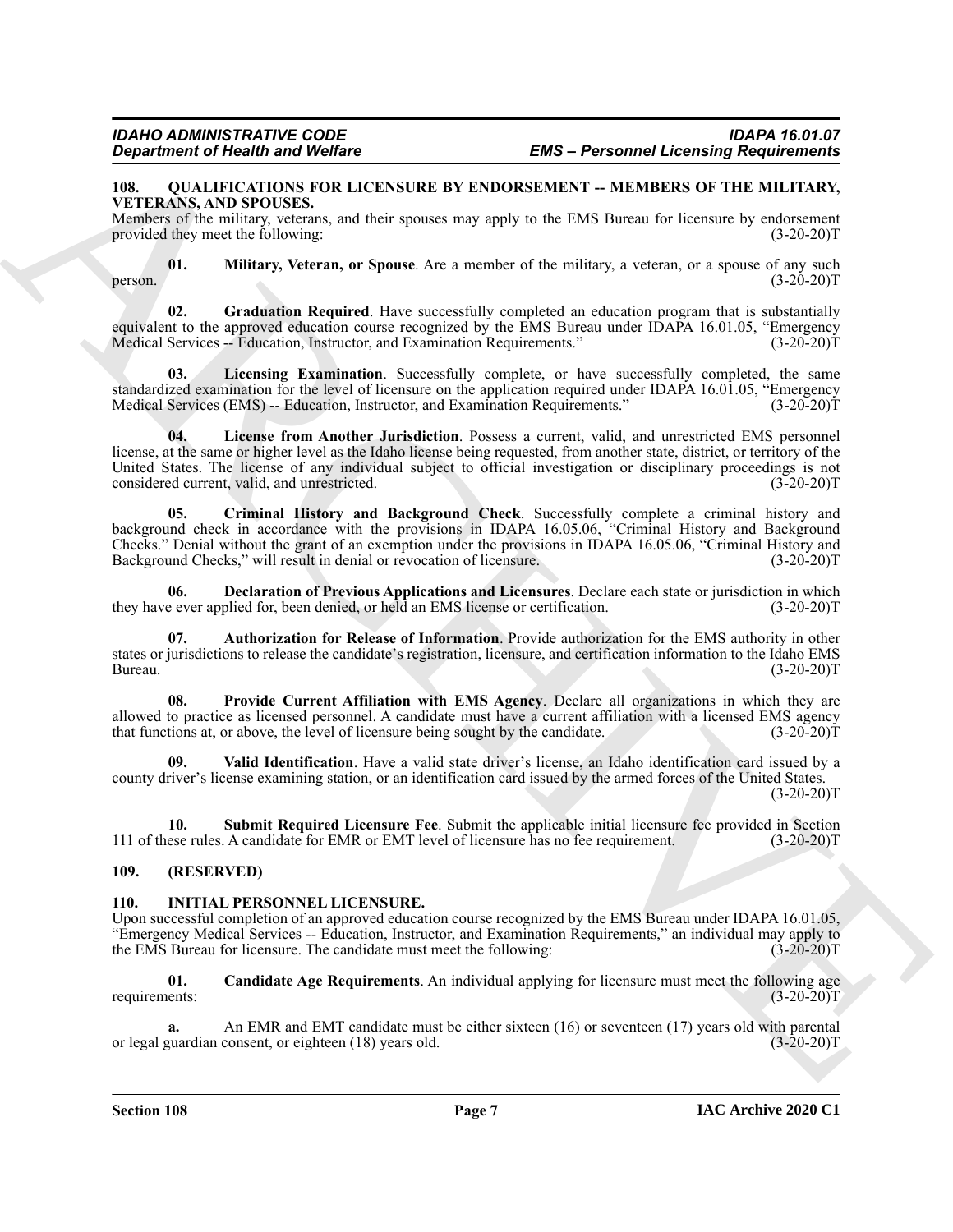#### *IDAHO ADMINISTRATIVE CODE IDAPA 16.01.07 EMS – Personnel Licensing Requirements*

<span id="page-7-2"></span><span id="page-7-0"></span>**b.** An AEMT and Paramedic candidate must be eighteen (18) year old. (3-20-20)T

**02. Declaration of Previous Applications and Licensures**. A candidate must declare each state or on in which they have applied for, been denied, or held an EMS license or certification. (3-20-20) jurisdiction in which they have applied for, been denied, or held an EMS license or certification.

**03. Authorization for Release of Information**. A candidate must provide authorization for the EMS authority in other states or jurisdictions to release the candidate's registration, licensure, and certification information to the Idaho EMS Bureau.

<span id="page-7-4"></span>**Provide Current Affiliation with EMS Agency.** A candidate must declare all organizations in which they are allowed to practice as licensed personnel. A candidate must have a current affiliation with a licensed EMS agency that functions at, or above, the level of licensure being sought by the candidate. (3-20-20)T

<span id="page-7-7"></span><span id="page-7-1"></span>**05. Valid Identification**. A candidate must have a valid state driver's license, an Idaho identification card issued by a county driver's license examining station, or an identification card issued by the Armed Forces of the United States.

*Department of Nearly in a Weblin-* **EMS - Personnel Licensing Requirements**<br> **ARCHIVE and Proposition** and MarchiVe and Network (18) you can be the case of the case of the case of the case of the case of the case of th **06. Criminal History and Background Check**. A candidate must successfully complete a criminal history and background check according to the provisions in IDAPA 16.05.06, "Criminal History and Background Checks." Denial without the grant of an exemption under the provisions in IDAPA 16.05.06, "Criminal History and Background Checks," will result in denial or revocation of licensure. (3-20-20)T

<span id="page-7-3"></span>**07. Pass Standardized Examination**. A candidate must successfully complete the standardized examination for the level of licensure on the application required under IDAPA 16.01.05, "Emergency Medical<br>Services (EMS) -- Education, Instructor, and Examination Requirements." (3-20-20) Services (EMS) -- Education, Instructor, and Examination Requirements."

A candidate for EMR licensure must have successfully completed the standardized examination at higher within the preceding thirty-six (36) months. (35) the EMR level or higher within the preceding thirty-six  $(36)$  months.

**b.** A candidate for EMT licensure must have successfully completed the standardized examination at level or higher within the preceding thirty-six (36) months. (3-20-20) the EMT level or higher within the preceding thirty-six  $(36)$  months.

**c.** A candidate for AEMT licensure must have successfully completed the standardized examination at the AEMT level or higher within the preceding twenty-four (24) months. (3-20-20)T

**d.** A candidate for Paramedic licensure must have successfully completed the standardized tion at the Paramedic level within the preceding twenty-four (24) months. (3-20-20) examination at the Paramedic level within the preceding twenty-four  $(24)$  months.

<span id="page-7-5"></span>**08.** Standardized Exam Attempts For Initial Licensure. A candidate for initial licensure is allowed of to successfully pass the standardized exam as follows: (3-20-20) to attempt to successfully pass the standardized exam as follows:

**a.** An EMR candidate is allowed three (3) attempts to pass the exam, after which the initial EMR course must be successfully completed again before another three (3) attempts are allowed. (3-20-20)T

**b.** An EMT candidate is allowed three (3) attempts to pass the exam, after which twenty-four (24) hours of remedial education must be successfully completed before another three (3) attempts are allowed.

 $(3-20-20)$ T

**c.** An AEMT candidate is allowed three (3) attempts to pass the exam, after which thirty-six (36) hours of remedial education must be successfully completed before another three (3) attempts are allowed.  $(3-20-20)T$ 

**d.** A Paramedic candidate is allowed three (3) attempts to pass the exam, after which forty-eight (48) hours of remedial education must be successfully completed before another three (3) attempts are allowed.  $(3-20-20)T$ 

<span id="page-7-6"></span>**09. Submit Required Licensure Fee**. A candidate must submit the applicable initial licensure fee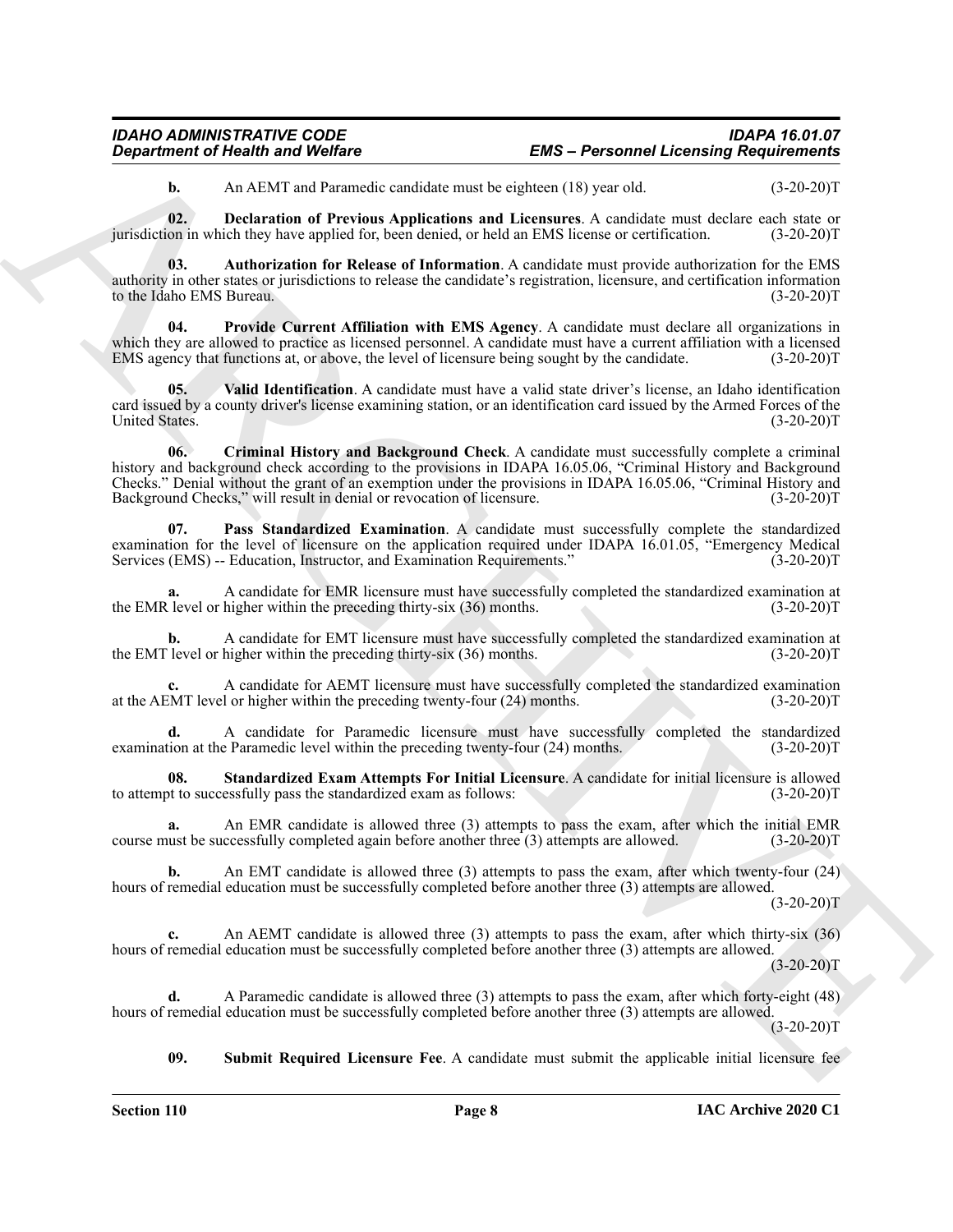provided in Section 111 of these rules. A candidate for EMR or EMT level of licensure has no fee requirement.  $(3-20-20)T$ 

#### <span id="page-8-5"></span><span id="page-8-0"></span>**111. APPLICATION FEES FOR PERSONNEL LICENSURE.**

**01.** Initial Licensure. A candidate applying for an initial personnel license must submit the following ee at time of application: (3-20-20)<sup>T</sup> license fee at time of application:

<span id="page-8-6"></span>

| -а. | EMR and EMT have no license fee. | $(3-20-20)T$ |
|-----|----------------------------------|--------------|
|     |                                  |              |

<span id="page-8-8"></span>**b.** AEMT and Paramedic license fee is thirty-five dollars (\$35). (3-20-20)T

**02. Renewal**. A candidate applying for personnel license renewal must submit the following amount at the time of application: (3-20-20)T

| a. | EMR and EMT have no license renewal fee. | $(3-20-20)T$ |
|----|------------------------------------------|--------------|
|    |                                          |              |

<span id="page-8-7"></span>**b.** AEMT and Paramedic license renewal fee is twenty-five dollars (\$25). (3-20-20)T

**03.** Reinstatement. A candidate applying for a personnel license reinstatement must pay the following it the time of application: (3-20-20)<sup>T</sup> amount at the time of application:

**a.** EMR and EMT have no reinstatement fee. (3-20-20)T

<span id="page-8-14"></span><span id="page-8-9"></span>**b.** AEMT and Paramedic reinstatement fee is thirty-five dollars (\$35). (3-20-20)T

#### <span id="page-8-1"></span>**112. -- 114. (RESERVED)**

#### <span id="page-8-2"></span>**115. EMS PERSONNEL LICENSE DURATION.**

Duration of a personnel license is determined using the following specified time intervals. (3-20-20)T

**EVALUATION THE CONSULTION CONTINUOUSE CONTINUOUSE CONTINUOUSE CONTINUOUSE CONTINUOUSE CONTINUOUSE CONTINUOUSE CONTINUOUSE CONTINUOUSE CONTINUOUSE CONTINUOUSE CONTINUOUSE CONTINUOUSE CONTINUOUSE CONTINUOUSE CONTINUOUSE CO 01. Initial License Duration for EMR and EMT Level Licensure**. EMR and EMT personnel licenses expire on March 31 or September 30. Expiration dates for EMR and EMT initial licenses are set for not less than thirty-six (36) months and not more than forty-two (42) months from the date of successful certification examination completion in order to establish an expiration date of March 31 or September 30. (3-20-20)T examination completion in order to establish an expiration date of March 31 or September 30.

<span id="page-8-13"></span>**02. Initial License Duration for AEMT and Paramedic Level Licensure**. AEMT and Paramedic personnel licenses expire on March 31 or September 30. Expiration dates for AEMT and Paramedic initial licenses are set for not less than twenty-four (24) months and not more than thirty (30) months from the date of successful certification examination completion in order to establish an expiration date of March 31 or September 30.

 $(3-20-20)T$ 

<span id="page-8-11"></span>**03. EMS Personnel License Renewal Duration for EMR and EMT Level Licensure**. An EMR and el personnel license is renewed for three (3) years. (3-20-20) EMT level personnel license is renewed for three  $(3)$  years.

<span id="page-8-10"></span>**04. EMS Personnel License Renewal Duration for AEMT and Paramedic Level Licensure**. An AEMT and Paramedic level personnel license is renewed for two (2) years. (3-20-20)T

<span id="page-8-12"></span>**05. EMS REPLICA Licensure Duration**. EMS personnel from another REPLICA state who become licensed in Idaho will have their Idaho EMS license expire March 31 or September 30 following the expiration of their EMS license from the original state. (3-20-20) their EMS license from the original state.

#### <span id="page-8-15"></span><span id="page-8-3"></span>**116. PERSONNEL LICENSE TRANSITION.**

Personnel licensed at the AEMT level can opt to either transition to the AEMT-2011 level, or they may remain at the AEMT-1985 level.

#### <span id="page-8-4"></span>**117. (RESERVED)**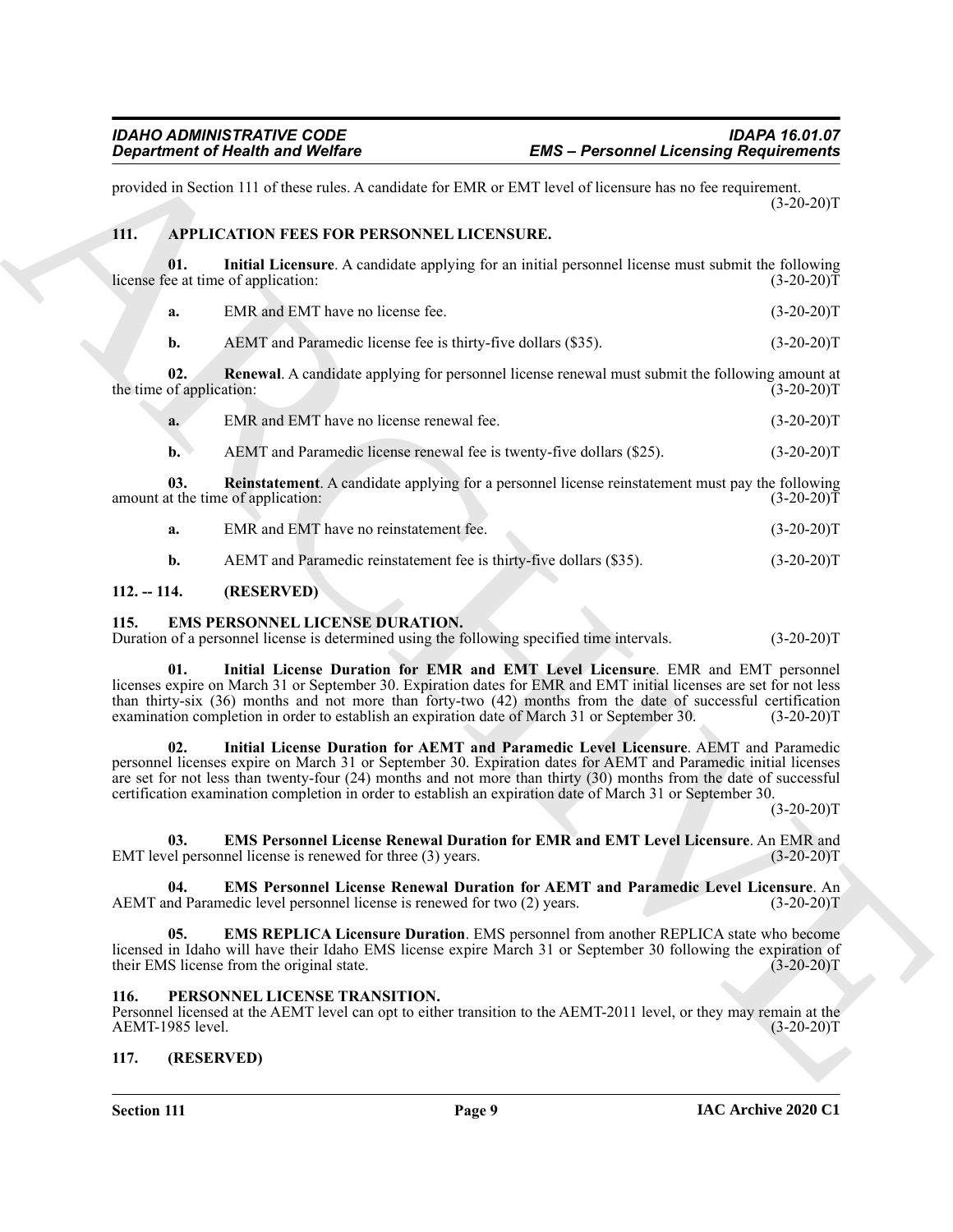#### <span id="page-9-10"></span><span id="page-9-0"></span>**118. REPLICA EXPIRATION.**

EMS personnel from another REPLICA state who become licensed in Idaho will have their Idaho license expire in March or September following the expiration of their license in the original state.

#### <span id="page-9-1"></span>**119. (RESERVED)**

#### <span id="page-9-4"></span><span id="page-9-2"></span>**120. PERSONNEL LICENSE RENEWAL.**

Licensed personnel must provide documentation that they meet the following requirements: (3-20-20)T

<span id="page-9-7"></span><span id="page-9-6"></span>**01. Documentation of Affiliation with EMS Agency**. A candidate applying for renewal of licensure must be affiliated with a licensed EMS agency which functions at, or above, the level of licensure being renewed. Documentation that the license holder is currently credentialed or undergoing credentialing by an affiliating EMS agency medical director must be submitted as assurance of affiliation for license renewal. (3-20-20)T

**EVALUATION** CONTINUOUS CONFIRMATION CONTINUOUS CONTINUOUS CONFIRMATION CONTINUOUS CONFIRMATION CONFIRMATION CONTINUOUS CONFIRMATION CONFIRMATION CONFIRMATION CONFIRMATION CONFIRMATION CONFIRMATION CONFIRMATION CONFIRMATI **02. Documentation of Continuing Education for Level of Licensure Renewal**. A candidate for renewal of licensure must provide documentation of continuing education consistent with the license holder's level of licensure. All continuing education and skill proficiency requirements must be completed under the provisions in Sections 300 through 325 of these rules. The time frame for continuing education courses must meet the following requirements:  $(3-20-20)T$ 

**a.** All continuing education and skill proficiency requirements for renewal of an initial Idaho<br>el license must be completed as follows: (3-20-20) personnel license must be completed as follows:

i. For EMR or EMT, within the thirty-six (36) months preceding expiration. (3-20-20)T

ii. For AEMT and Paramedic, within the twenty-four (24) months preceding expiration. (3-20-20)T

**b.** All continuing education and skill proficiency requirements for successive licenses must be completed between the effective and expiration dates of the license being renewed, or according to Section 116 or 125 of these rules. (3-20-20) 125 of these rules.

**c.** All continuing education and skill proficiency requirements for renewal of licenses obtained conversion of a Certificate of Eligibility must be completed as follows: (3-20-20) through conversion of a Certificate of Eligibility must be completed as follows:

i. For EMR or EMT, within the thirty-six (36) months preceding expiration. (3-20-20)T

<span id="page-9-5"></span>ii. For AEMT and Paramedic, within the twenty-four (24) months preceding expiration. (3-20-20)T

**d.** A licensee certified by a national EMS certification body may petition the Department to review the certification standards under which the licensee was certified. The Department may waive specific duplicated continuing educational requirements where appropriate. When an external education requirement is found to be more rigorous than these rules, the Department may elect to renew a license based on that education. (3-20-20)T

**03. Declarations of Convictions or Adjudications**. A candidate for renewal of licensure must provide tion of any misdemeanor or felony adjudications. (3-20-20) a declaration of any misdemeanor or felony adjudications.

<span id="page-9-9"></span>**04. Time Frame for Application of Licensure Renewals**. Documentation of license renewal requirements is due to the EMS Bureau prior to the license expiration date. Failure to submit a complete renewal application by the license expiration date renders the license invalid and the individual must not practice or represent himself as a license holder. (3-20-20)T

<span id="page-9-8"></span>**05. Submit Required Licensure Renewal Fees**. A candidate must submit the applicable license renewal fee provided in Section 111 of these rules. A candidate for EMR or EMT level of licensure has no fee requirement. (3-20-20)T requirement.

<span id="page-9-3"></span>**121. -- 124. (RESERVED)**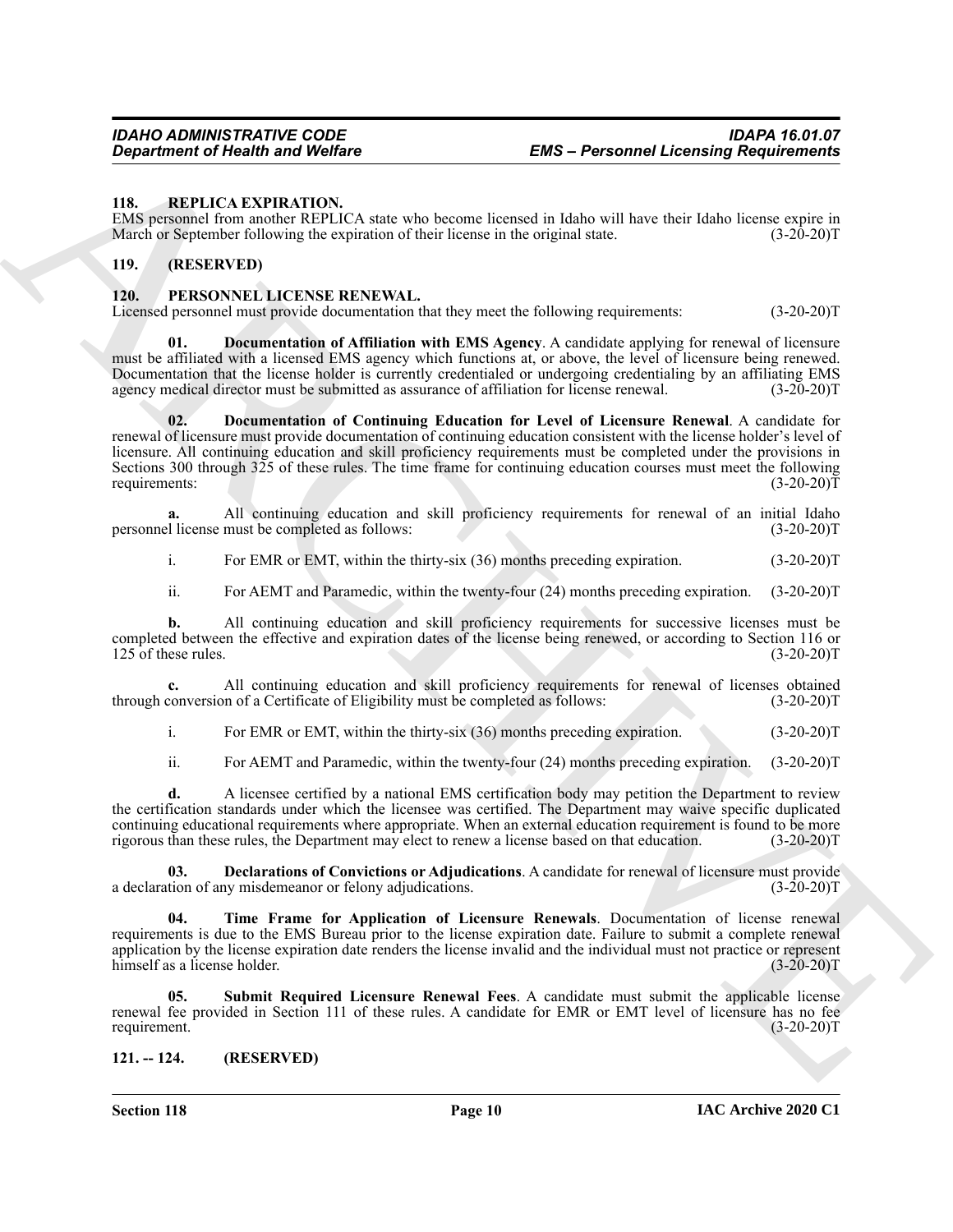#### <span id="page-10-13"></span><span id="page-10-0"></span>**125. SUBMISSION OF EMS PERSONNEL LICENSURE APPLICATION AND DOCUMENTATION.**

Each EMS personnel license holder or candidate is responsible for meeting license renewal requirements and submitting completed license renewal documentation to the EMS Bureau by the current license expiration date.  $(3-20-20)T$ 

#### <span id="page-10-14"></span>**01. Early Submission for License Renewal**. (3-20-20)T

**a.** Licensed EMS personnel may submit renewal application and documentation to the EMS Bureau (6) months prior to the current license expiration date.  $(3-20-20)T$ up to six  $(6)$  months prior to the current license expiration date.

**b.** Continuing education (CE) taken after early submission of a renewal application may be counted as CE for the next licensure cycle. Prior to the expiration date of the current license, the licensee must submit written notification to the EMS Bureau of the intention to use those CE hours for the next licensure cycle. (3-20-20)T

<span id="page-10-15"></span>**02. EMS Personnel License Expiration Date Falls on a Non-Work Day**. When a license expiration date falls on a weekend, holiday, or other day the EMS Bureau is closed, the EMS Bureau will accept applications until the close of the next regular business day following the non-work day.  $(3-20-20)T$ 

#### <span id="page-10-1"></span>**126. -- 129. (RESERVED)**

#### <span id="page-10-4"></span><span id="page-10-2"></span>**130. LAPSED LICENSE.**

Licensed personnel who fail to submit a complete renewal application prior to the expiration date of their license cannot practice or represent themselves as licensed EMS personnel. (3-20-20)T

<span id="page-10-7"></span>**01. Failure to Submit an Application and Renewal Documentation**. No grace periods or extensions to an expiration date may be granted. After the expiration date the EMS personnel license will no longer be valid.  $(3-20-20)T$ 

<span id="page-10-6"></span><span id="page-10-5"></span>**02. Application Under Review by the EMS Bureau**. Provided the license renewal candidate submitted the renewal application to the EMS Bureau prior to the application deadline, a personnel license does not lapse while under review by the EMS Bureau. lapse while under review by the EMS Bureau.

**EVALUATION CONTRACT CONSULTER CONSULTS AND ACCOUNT CONSULTS AND CONSULTS CONSULTS (September 2018)**<br>
The specific state of the specific state of the specific state of the specific state of the specific state of the speci **03. Failure to Provide Application Information Requested by the EMS Bureau**. After the expiration date of a license, a candidate for license renewal who does not provide the information requested by the EMS Bureau within twenty-one (21) days from the date of notification to the last known address, will be considered to have a lapsed license.

<span id="page-10-9"></span>**04. Reinstatement of Lapsed EMS Personnel License**. In order to reinstate at lapsed license, a candidate must submit an application for license reinstatement to the EMS Bureau within twenty-four  $(24)$  months of the expiration date of the lapsed license.  $(3-20-20)$ the expiration date of the lapsed license.

<span id="page-10-8"></span>**05. Reinstatement of an EMS Personnel License Lapsed for More Than Twenty-Four Months**. An individual whose license has been lapsed for more than twenty-four (24) months must retake and successfully complete an initial education course for the level of licensure for reinstatement. The individual must then meet all requirements in Section 110 of these rules for an initial personnel license. (3-20-20) requirements in Section 110 of these rules for an initial personnel license.

#### <span id="page-10-10"></span><span id="page-10-3"></span>**131. REINSTATEMENT OF A LAPSED EMS PERSONNEL LICENSE.**

An individual desiring to reinstate a lapsed personnel license must provide documentation that he meets the following requirements: (3-20-20) requirements:

<span id="page-10-12"></span>**01. Declaration of Previous Applications and Licensures**. A reinstatement candidate must declare each state or jurisdiction in which he has applied for, been denied, or held an EMS license or certification.

 $(3-20-20)T$ 

<span id="page-10-11"></span>**02. Authorization for Release of Information**. A reinstatement candidate must provide authorization for the EMS authority in other states or jurisdictions to release the candidate's registration, licensure, and certification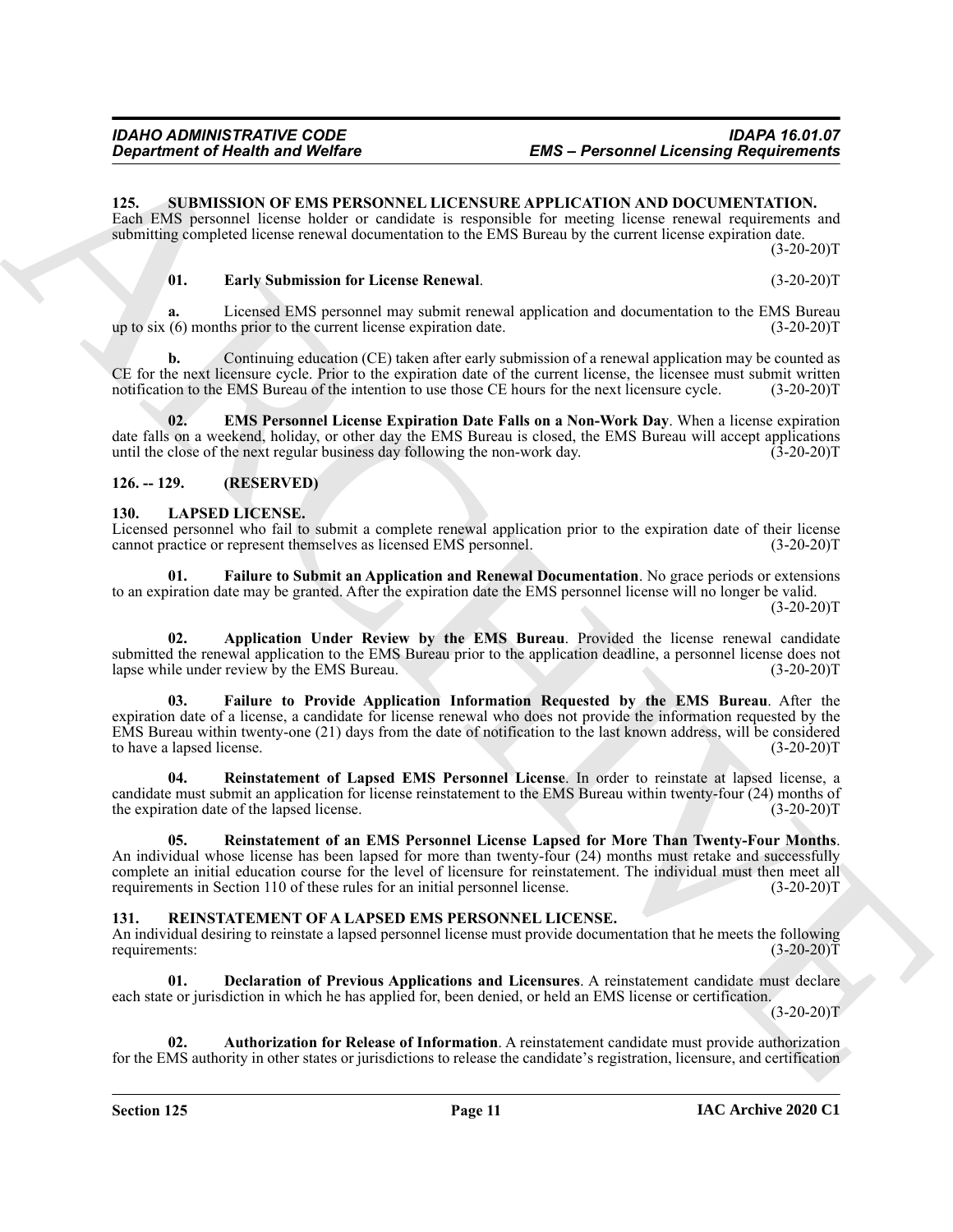#### *IDAHO ADMINISTRATIVE CODE IDAPA 16.01.07 EMS – Personnel Licensing Requirements*

information to the Idaho EMS Bureau. (3-20-20)T

<span id="page-11-8"></span><span id="page-11-6"></span>**03. Provide Current Affiliation with EMS Agency**. A reinstatement candidate must declare all organizations in which they are allowed to practice as licensed personnel. The candidate must have a current affiliation with a licensed EMS agency that functions at, or above, the level of licensure being sought by the  $\text{candidate.}$  (3-20-20)T

**Engine The United West Lines and West Construction**<br>  $\frac{1}{2}$  and  $\frac{1}{2}$  and  $\frac{1}{2}$  and  $\frac{1}{2}$  and  $\frac{1}{2}$  and  $\frac{1}{2}$  and  $\frac{1}{2}$  and  $\frac{1}{2}$  and  $\frac{1}{2}$  and  $\frac{1}{2}$  and  $\frac{1}{2}$  and  $\frac{1}{2}$  and **04. Documentation of Continuing Education for Lapsed License Reinstatement**. A candidate for reinstatement of a lapsed license must provide documentation of continuing education consistent with the license holder's lapsed license. Continuing education requirements are provided in Sections 300 through 325 of these rules.<br>The time frame for meeting the continuing education requirements for reinstatement are as follows: (3-20-2 The time frame for meeting the continuing education requirements for reinstatement are as follows:

**a.** The candidate must meet continuing education requirements under Sections 320 through 325 of these rules for the last valid licensure cycle; and (3-20-20)T

**b.** Additional continuing education hours in any combination of categories and venues, proportionate hount of time since the expiration date of the lapsed license, as follows: (3-20-20) to the amount of time since the expiration date of the lapsed license, as follows:

i. EMR -- Three-quarters (3/4) of one (1) hour of continuing education per month of lapsed time.  $(3-20-20)T$ 

ii. EMT -- One and one-half  $(1 \frac{1}{2})$  hours of continuing education per month of lapsed time.  $(3-20-20)T$ 

iii. AEMT -- Two and one-quarter  $(2 \frac{1}{4})$  hours of continuing education per month of lapsed time.  $(3-20-20)T$ 

<span id="page-11-10"></span><span id="page-11-5"></span>iv. Paramedic -- Three (3) hours of continuing education per month of lapsed time. (3-20-20)T

**05. Valid Identification for Reinstatement of Lapsed License**. A reinstatement candidate must have a valid state driver's license, an Idaho identification card which is issued by a county driver's license examining station, or identification card issued by the Armed Forces of the United States. (3-20-20) station, or identification card issued by the Armed Forces of the United States.

**06. Criminal History and Background Check for Reinstatement of Lapsed License**. A reinstatement candidate must successfully complete a criminal background check under the provisions in IDAPA 16.05.06, "Criminal History and Background Checks." Denial without the grant of an exemption under IDAPA 16.05.06 will result in denial of reinstatement of licensure.

<span id="page-11-4"></span>**07. Competency Certification**. The Medical Director of the reinstatement candidate's affiliating EMS agency must certify that he has actively assessed the reinstatement candidate's competency in both the psychomotor and cognitive domains and found that the reinstatement candidate meets the baseline competency requirements for the level of the lapsed license. (3-20-20)T

<span id="page-11-9"></span>**08. Submit Required Licensure Fee for Reinstatement**. A candidate must submit the applicable reinstatement license fee provided in Section 111 of these rules. A candidate for reinstatement of an EMR or EMT<br>(3-20-20)T level of licensure has no fee requirement.

<span id="page-11-7"></span>**Expiration Date of a Reinstated License**. The expiration date for a lapsed license that is reinstated is determined as provided in Section 115 of these rules. (3-20-20)T

#### <span id="page-11-0"></span>**132. -- 139. (RESERVED)**

#### <span id="page-11-2"></span><span id="page-11-1"></span>**140. RECOGNITION OF REGISTRATION, CERTIFICATION, OR LICENSURE FROM OTHER JURISDICTIONS.**

<span id="page-11-3"></span>**01. EMS Personnel Licensed or Certified in Other States**. An individual, possessing an EMS personnel license or certification from a state other than Idaho, must have prior recognition or reciprocity granted by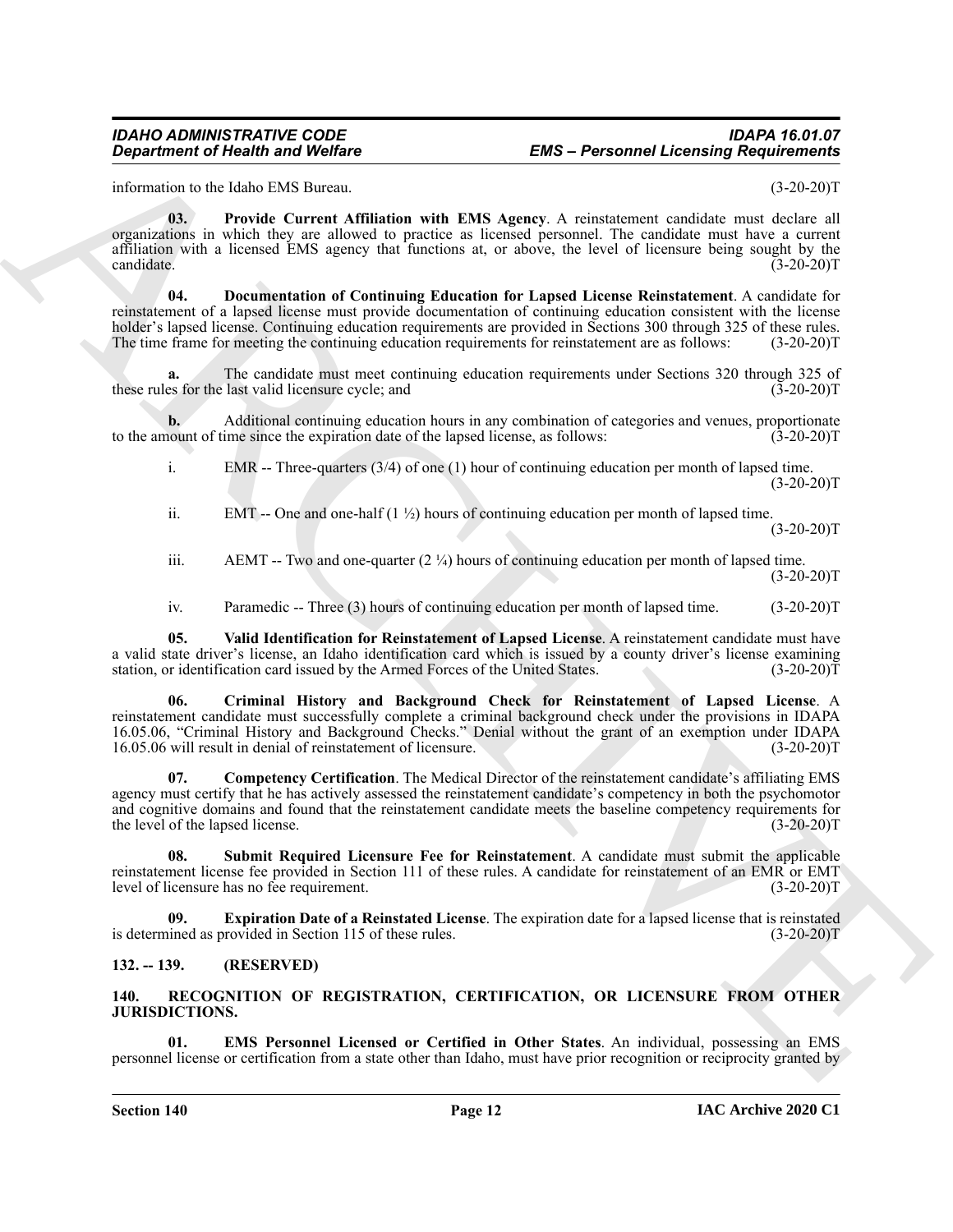the EMS Bureau prior to providing emergency medical care in Idaho. The following applies: (3-20-20)T

**a.** An individual certified or licensed in a state that has an interstate compact with Idaho that allows reciprocal recognition of EMS personnel may practice as licensed personnel as defined in the interstate compact.  $(3-20-20)$ T

**b.** An individual who is currently licensed or certified by another state to provide emergency medical care can apply to the EMS Bureau for limited recognition to practice in Idaho as provided in Subsection 140.02 of this rule.  $(3-20-20)T$ 

<span id="page-12-11"></span>**02. Limited Recognition in Idaho**. An individual, who is currently licensed or certified by another state to provide emergency medical care and applies to practice EMS within the confines of a specific incident, may be granted limited recognition by the EMS Bureau. Limited recognition allows an individual to practice EMS in Idaho only within the confines of the specific incident for which it was issued and only for a specified period of time not to exceed the duration of the incident for which it was issued. (3-20-20)T

<span id="page-12-13"></span><span id="page-12-12"></span>**03. Personnel with NREMT Registration or Current EMS Certification**. An individual, possessing a current NREMT registration or a current EMS certification or license from another state at or above the level of licensure they are seeking in Idaho, is eligible for an Idaho EMS personnel licensure if they satisfy the requirements in Section 110 of these rules. (3-20-20)T

**EVAL Toward Constraint Constraint Constraint Constraint Constraint Constraint Constraint Constraint Constraint Constraint Constraint Constraint Constraint Constraint Constraint Constraint Constraint Constraint Constraint 04. Personnel Licensure Candidate Trained in Other States**. A candidate trained outside of Idaho must apply for and obtain an Idaho EMS license as required in Section 110 of these rules prior to providing emergency medical care in Idaho. A declaration that the candidate is fully eligible for EMS licensure in the state in which they were trained, must be obtained from the EMS licensing authority in that state and submitted to the EMS<br>(3-20-20)T Bureau. (3-20-20)T

<span id="page-12-0"></span>**141. -- 144. (RESERVED)**

#### <span id="page-12-3"></span><span id="page-12-1"></span>**145. CHANGES TO AN EXISTING LICENSE.**

<span id="page-12-8"></span>**01. Surrender of a Current EMS Personnel License**. An individual who possesses a current EMS personnel license may surrender that license at any time by submitting a letter of intent and their license to the EMS Bureau. (3-20-20)T

<span id="page-12-9"></span>**02. Surrender of License to Prevent Investigation or Disciplinary Action**. Surrendering or expiration of a license does not prevent an investigation or disciplinary action against the individual.

<span id="page-12-5"></span>**03. Relinquish a Current EMS Personnel License for a Lower Level License**. An individual who possesses a current license may relinquish that license and receive a license at a lower level with the same expiration date as the original license. The individual must have current affiliation with a licensed EMS agency which functions at, or higher than, the level of licensure being sought. (3-20-20)T

<span id="page-12-6"></span>**04. Relinquishment of a License to a Lower Level License to Prevent Investigation or Disciplinary Action**. Relinquishing a personnel license does not prevent an investigation or disciplinary action against the individual. (3-20-20)T against the individual.

<span id="page-12-7"></span>**05. Reporting Requirements for Changes in Status**. Licensed personnel must notify the EMS Bureau within thirty (30) days of a change in name, mailing address, telephone number or agency affiliation.

 $(3-20-20)T$ 

<span id="page-12-4"></span>**06.** Personnel License Duration Shortened. The EMS Bureau will issue a license with a shortened duration upon the request of the license holder. (3-20-20) licensure duration upon the request of the license holder.

#### <span id="page-12-10"></span><span id="page-12-2"></span>**146. MULTIPLE LICENSES.**

An individual may hold more than one (1) level of personnel licensure in Idaho, but can only renew one (1) personnel license at one (1) level.  $(3-20-20)T$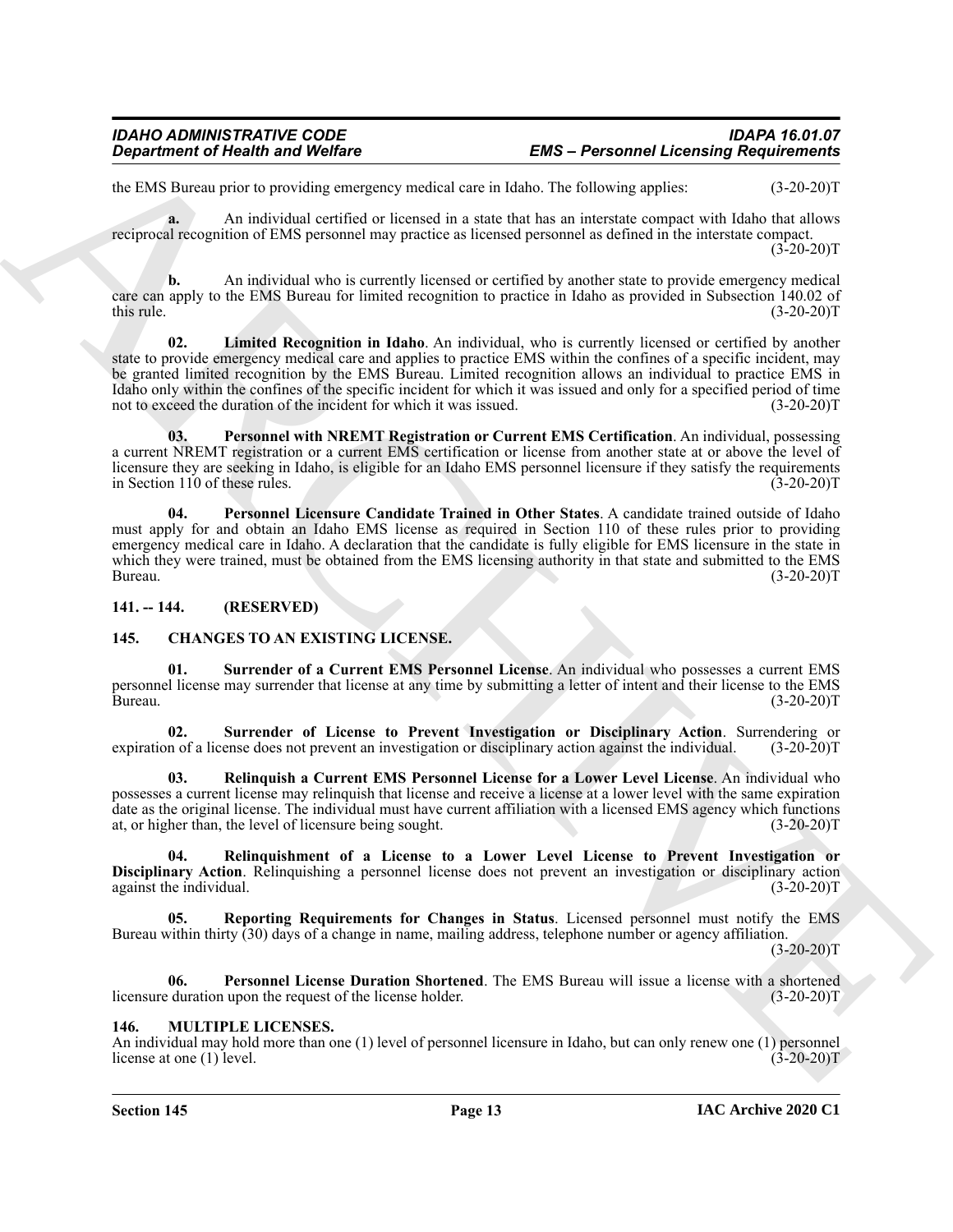#### <span id="page-13-0"></span>**147. -- 149. (RESERVED)**

#### <span id="page-13-13"></span><span id="page-13-10"></span><span id="page-13-1"></span>**150. CERTIFICATE OF ELIGIBILITY REQUIREMENTS.**

**01. Personnel Licensure Requirements are Met**. An individual, who has successfully completed an approved course, and meets all requirements for EMS personnel licensure required in Section 110 of these rules, except for obtaining an agency affiliation provided in Subsection 110.04 of these rules, may apply to the EMS Bureau for a certificate of eligibility. (3-20-20)T

<span id="page-13-12"></span><span id="page-13-11"></span>**02. Certificate of Eligibility Duration**. Duration of a certificate of eligibility is determined using the specified time intervals of the personnel licensure level requirements in Section 115 of these rules. (3-20-20)T

*Great from the Hills Contribute Contribute Contribute Contribute Contribute Contribute Contribute Contribute Contribute Contribute Contribute Contribute Contribute Contribute Contribute Contribute Contribute Contribute* **03. Criminal History and Background Check**. An individual applying for a certificate of eligibility must successfully complete a criminal history and background check within the six (6) months prior to the issuance or renewal of a certificate of eligibility, according to the provisions in IDAPA 16.05.06, "Criminal History and Background Checks." Denial without the grant of an exemption under the provisions in IDAPA 16.05.06, "Criminal History and Background Checks," will result in denial of a certificate of eligibility. (3-20-20)T

<span id="page-13-14"></span>**04. Renewal of Certificate of Eligibility**. An individual must provide documentation that the following requirements have been met in order to renew a certificate of eligibility: (3-20-20)T

**a.** Continuing education requirements for the level of licensure listed under the license renewal requirements in Section 120 of these rules have been met; and (3-20-20)T

**b.** Successful completion of the standardized examination designated by the EMS Bureau for the certificate of eligibility. (3-20-20)T

<span id="page-13-15"></span>**05. Revocation of Certificate of Eligibility**. The EMS Bureau will revoke a certificate of eligibility if the certificate holder is determined to no longer meet eligibility requirements or has obtained a personnel license.

 $(3-20-20)T$ 

#### <span id="page-13-5"></span><span id="page-13-2"></span>**151. AMBULANCE CERTIFICATION.**

<span id="page-13-6"></span>**01. Ambulance Certification is Required**. In order for a licensed EMR to serve as the sole patient care provider who is delivering patient care, the EMR must possess a current ambulance certification issued by the EMS Bureau. (3-20-20)T

**02. Ambulance Certification Requirements**. A licensed EMR applying for and meeting the requirements defined in this section of rule will be issued an ambulance certification. The requirements for ambulance certification are: (3-20-20) ambulance certification are:

<span id="page-13-9"></span><span id="page-13-7"></span>**a.** Have a valid, unrestricted EMR license; (3-20-20)T

**b.** Have successfully completed an ambulance certification training program, examination, and ling; (3-20-20) credentialing;

**03.** Duration of Certification. Ambulance certifications are valid as long as the license holder is lly licensed. (3-20-20) continually licensed.

<span id="page-13-8"></span>**04. Disciplinary and Corrective Action**. The Department may impose disciplinary and corrective actions on an ambulance certification based on the procedures for administrative license actions described in IDAPA 16.01.12, "Emergency Medical Services (EMS) – Complaints, Investigations, and Disciplinary Actions." (3-20-20)T

#### <span id="page-13-3"></span>**152. -- 174. (RESERVED)**

#### <span id="page-13-16"></span><span id="page-13-4"></span>**175. EMS BUREAU REVIEW OF APPLICATIONS.**

**Section 150 Page 14**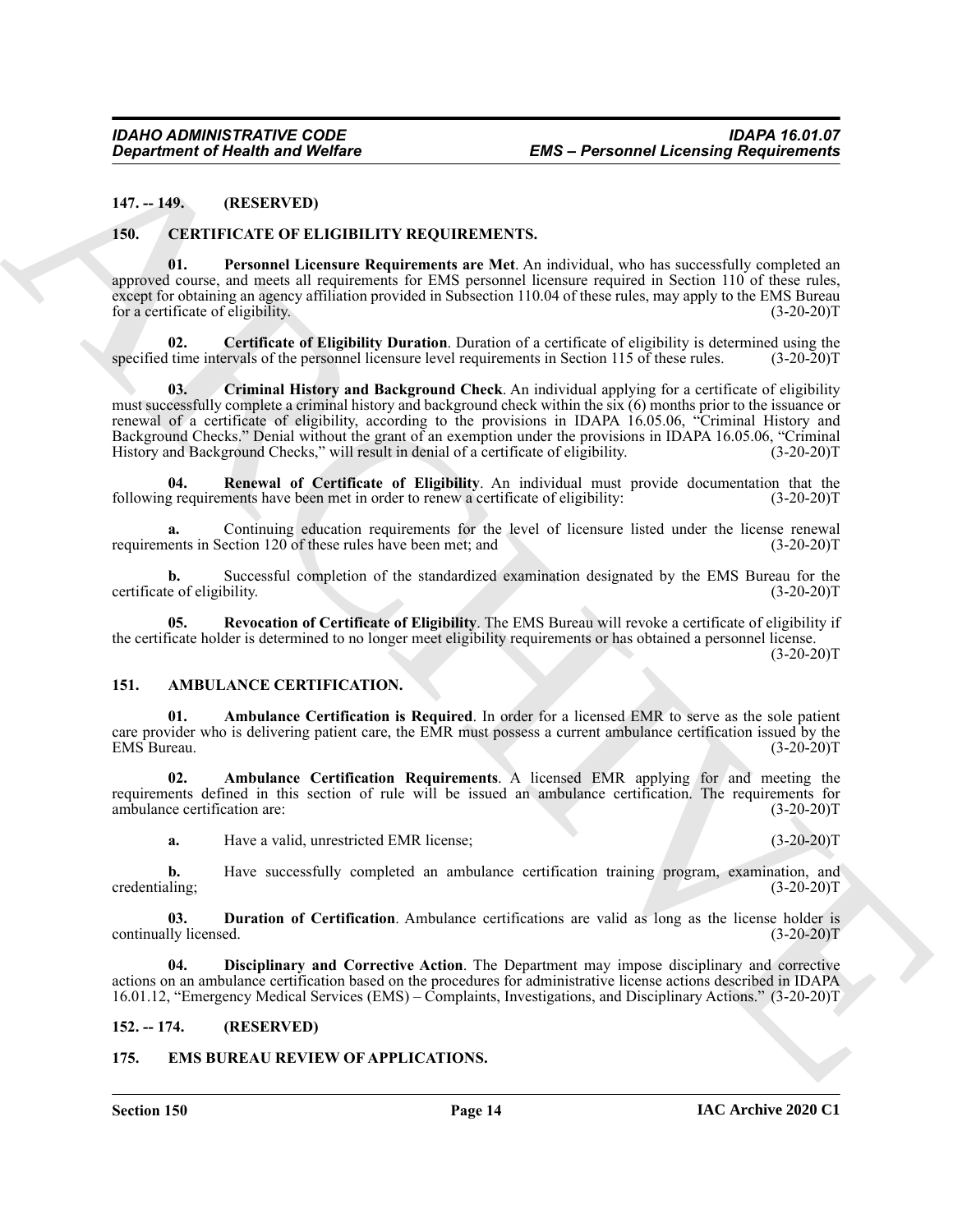#### <span id="page-14-1"></span><span id="page-14-0"></span>**176. -- 299. (RESERVED)**

#### <span id="page-14-13"></span><span id="page-14-12"></span><span id="page-14-11"></span><span id="page-14-5"></span>**CONTINUING EDUCATIONAL AND SKILLS PROFICIENCY REQUIREMENTS FOR PERSONNEL LICENSURE (Sections 300-399)**

#### <span id="page-14-6"></span><span id="page-14-4"></span><span id="page-14-2"></span>**300. CONTINUING EDUCATION AND SKILLS PROFICIENCY.**

#### <span id="page-14-10"></span><span id="page-14-9"></span><span id="page-14-8"></span><span id="page-14-7"></span><span id="page-14-3"></span>**301. CONTINUING EDUCATION RECORDS ARE SUBJECT TO AUDIT.**

|                                 | <b>Department of Health and Welfare</b>                                                | <b>EMS</b> - Personnel Licensing Requirements                                                                                                                                                                                                                                                                                                |              |
|---------------------------------|----------------------------------------------------------------------------------------|----------------------------------------------------------------------------------------------------------------------------------------------------------------------------------------------------------------------------------------------------------------------------------------------------------------------------------------------|--------------|
| 01.                             | information declared on the application appears incomplete, inaccurate, or fraudulent. | Review of License Applications. The EMS Bureau reviews each application for completeness and<br>accuracy. Random applications are selected for audit by the EMS Bureau. Applications will also be audited when                                                                                                                               | $(3-20-20)T$ |
| 02.                             | Bureau prior to the application deadline required under Section 130 of these rules.    | <b>EMS Bureau Review of Renewal Application.</b> A personnel license does not expire while under<br>review by the EMS Bureau, provided the license renewal candidate submitted the renewal application to the EMS                                                                                                                            | $(3-20-20)T$ |
| $176. - 299.$                   | (RESERVED)                                                                             |                                                                                                                                                                                                                                                                                                                                              |              |
|                                 |                                                                                        | <b>CONTINUING EDUCATIONAL AND SKILLS PROFICIENCY REQUIREMENTS</b><br>FOR PERSONNEL LICENSURE<br>(Sections 300-399)                                                                                                                                                                                                                           |              |
| 300.                            | CONTINUING EDUCATION AND SKILLS PROFICIENCY.                                           |                                                                                                                                                                                                                                                                                                                                              |              |
| 01.                             | a logical progression of those objectives.                                             | <b>Continuing Education Must Meet Objectives of Initial Course Curriculum.</b> All continuing<br>education and skills proficiency assurance must be consistent with the objectives of the initial course curriculum or be                                                                                                                    | $(3-20-20)T$ |
| 02.                             | all continuing education as follows:                                                   | Documentation of Continuing Education. Licensed personnel must maintain documentation of                                                                                                                                                                                                                                                     | $(3-20-20)T$ |
| a.                              |                                                                                        | An EMR and EMT must maintain documentation of continuing education for four (4) years.                                                                                                                                                                                                                                                       | $(3-20-20)T$ |
| b.<br>years.                    |                                                                                        | An AEMT and Paramedic must maintain documentation of continuing education for three (3)                                                                                                                                                                                                                                                      | $(3-20-20)T$ |
| 03.<br>must meet the following: |                                                                                        | Transition to New Scope of Practice. Education required to transition to a new scope of practice                                                                                                                                                                                                                                             | $(3-20-20)T$ |
|                                 |                                                                                        | Within the same level of licensure, all transition education may count on an hour-for-hour basis in<br>the appropriate categories within a single venue. When transition education hours exceed seventy-five percent (75%)<br>of the total continuing education hours required, all continuing education hours can be in a single venue; and | $(3-20-20)T$ |
| b.                              | Education must be completed during a single license duration.                          |                                                                                                                                                                                                                                                                                                                                              | $(3-20-20)T$ |
| 301.<br>been met.               | <b>CONTINUING EDUCATION RECORDS ARE SUBJECT TO AUDIT.</b>                              | The EMS Bureau reserves the right to audit continuing education records to verify that renewal requirements have                                                                                                                                                                                                                             | $(3-20-20)T$ |
| 01.                             |                                                                                        | Documentation Record. All documentation for continuing education hours must include:                                                                                                                                                                                                                                                         | $(3-20-20)T$ |
| a.                              | Name of attendee;                                                                      |                                                                                                                                                                                                                                                                                                                                              | $(3-20-20)T$ |
| b.                              | Date education was completed; and                                                      |                                                                                                                                                                                                                                                                                                                                              | $(3-20-20)T$ |
| c.                              | Education sponsor or instructor.                                                       |                                                                                                                                                                                                                                                                                                                                              | $(3-20-20)T$ |
| 02.<br>education:               |                                                                                        | <b>Proof of Completion.</b> The following are acceptable formats for proof of completion of continuing                                                                                                                                                                                                                                       | $(3-20-20)T$ |
| a.                              | Signed course roster;                                                                  |                                                                                                                                                                                                                                                                                                                                              | $(3-20-20)T$ |
|                                 |                                                                                        |                                                                                                                                                                                                                                                                                                                                              |              |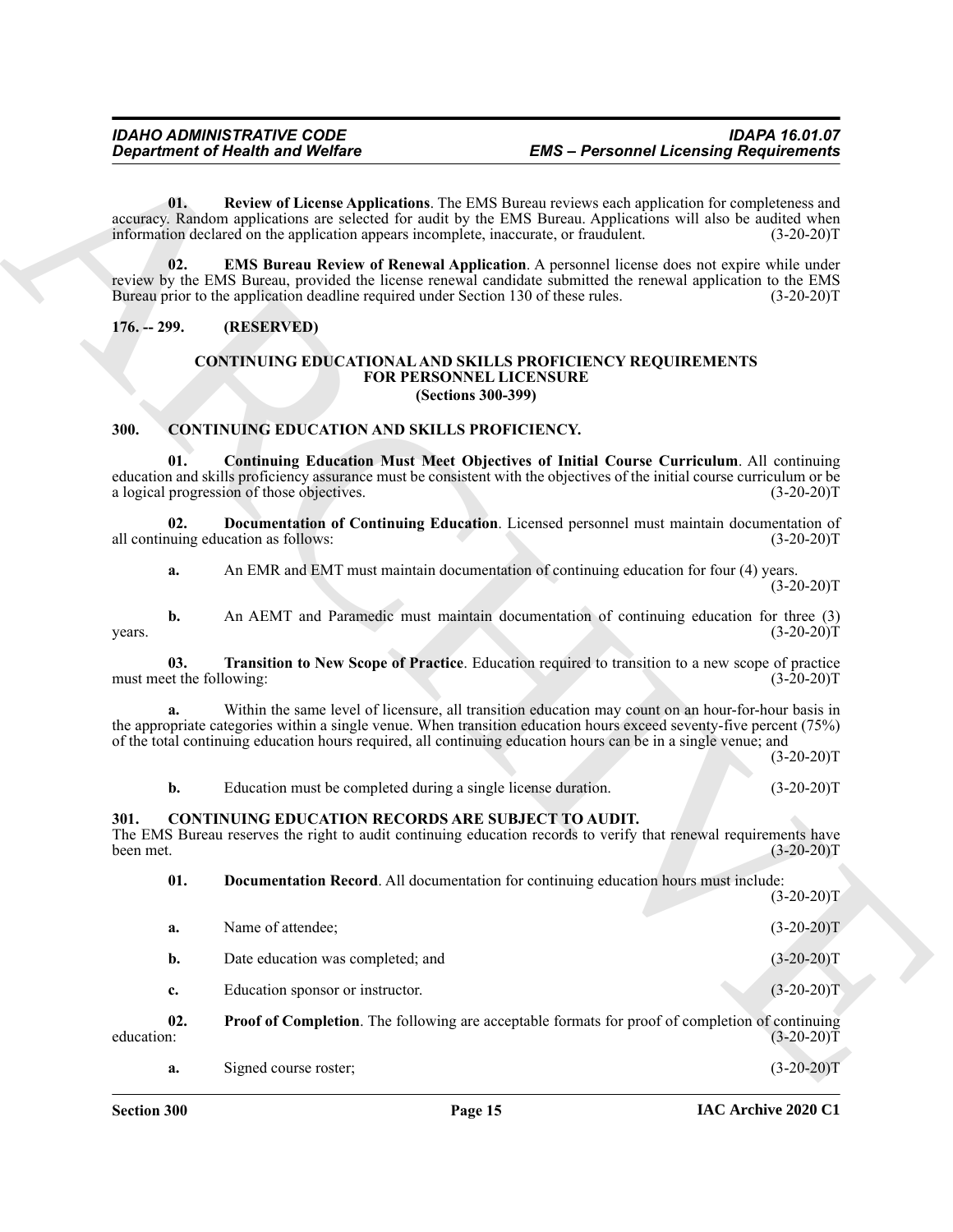<span id="page-15-21"></span><span id="page-15-20"></span><span id="page-15-19"></span><span id="page-15-18"></span><span id="page-15-17"></span><span id="page-15-16"></span><span id="page-15-15"></span><span id="page-15-14"></span><span id="page-15-13"></span><span id="page-15-12"></span><span id="page-15-11"></span><span id="page-15-10"></span><span id="page-15-9"></span><span id="page-15-8"></span><span id="page-15-7"></span><span id="page-15-6"></span><span id="page-15-5"></span><span id="page-15-4"></span><span id="page-15-3"></span><span id="page-15-2"></span><span id="page-15-1"></span><span id="page-15-0"></span>

|                             | <b>Department of Health and Welfare</b>                                                                                                                                                                                                         | <b>EMS - Personnel Licensing Requirements</b> |  |
|-----------------------------|-------------------------------------------------------------------------------------------------------------------------------------------------------------------------------------------------------------------------------------------------|-----------------------------------------------|--|
| $\mathbf{b}$ .              | Certificate of completion;                                                                                                                                                                                                                      | $(3-20-20)T$                                  |  |
| c.                          | Electronic verification of completion of on-line course;                                                                                                                                                                                        | $(3-20-20)T$                                  |  |
| d.                          | Verification of attendance from EMS conference;                                                                                                                                                                                                 | $(3-20-20)T$                                  |  |
| e.                          | Verification or proof of providing instruction; or                                                                                                                                                                                              | $(3-20-20)T$                                  |  |
| f.                          | Agency training record validated by agency administrator.                                                                                                                                                                                       | $(3-20-20)T$                                  |  |
| $302. - 304.$               | (RESERVED)                                                                                                                                                                                                                                      |                                               |  |
| 305.                        | CONTINUING EDUCATION CATEGORIES FOR PERSONNEL LICENSURE RENEWAL.                                                                                                                                                                                |                                               |  |
| 01.                         | Airway.                                                                                                                                                                                                                                         | $(3-20-20)T$                                  |  |
| 02.                         | Cardiovascular.                                                                                                                                                                                                                                 | $(3-20-20)T$                                  |  |
| 03.                         | Trauma.                                                                                                                                                                                                                                         | $(3-20-20)T$                                  |  |
| 04.                         | Medical.                                                                                                                                                                                                                                        | $(3-20-20)T$                                  |  |
| 05.                         | Operations.                                                                                                                                                                                                                                     | $(3-20-20)T$                                  |  |
| 06.                         | Pediatrics.                                                                                                                                                                                                                                     | $(3-20-20)T$                                  |  |
| $306. - 309.$               | (RESERVED)                                                                                                                                                                                                                                      |                                               |  |
| 310.                        | VENUES OF CONTINUING EDUCATION FOR PERSONNEL LICENSURE RENEWAL.<br>Continuing education for all personnel must include at least two (2) of the venues described in Subsections 310.01<br>through 310.12 of this rule for each licensure period. | $(3-20-20)T$                                  |  |
| 01.                         | <b>Structured Classroom Sessions.</b>                                                                                                                                                                                                           | $(3-20-20)T$                                  |  |
| 02.<br>evaluation component | Refresher Programs. Refresher programs that revisit the original curriculum and have an                                                                                                                                                         | $(3-20-20)T$                                  |  |
| 03.                         | <b>Nationally Recognized Courses.</b>                                                                                                                                                                                                           | $(3-20-20)T$                                  |  |
| 04.                         | <b>Regional and National Conferences.</b>                                                                                                                                                                                                       | $(3-20-20)T$                                  |  |
| 05.                         | Teaching Continuing Education Topics. The continuing education topics being taught must fall<br>under the categories in Section 305 of these rules.                                                                                             | $(3-20-20)T$                                  |  |
| 06.                         | Agency Medical Director-Approved Self-Study or Directed Study. This venue is not allowed to<br>be used for a certificate of eligibility continuing education requirement.                                                                       | $(3-20-20)T$                                  |  |
| 07.                         | <b>Case Reviews and Grand Rounds.</b>                                                                                                                                                                                                           | $(3-20-20)T$                                  |  |
|                             | <b>Distributed Education.</b> This venue includes distance and blended education using computer,<br>video, audio, Internet, and CD resources                                                                                                    | $(3-20-20)T$                                  |  |
| 08.                         |                                                                                                                                                                                                                                                 |                                               |  |
| 09.                         | <b>Journal Article Review with an Evaluation Instrument.</b>                                                                                                                                                                                    | $(3-20-20)T$                                  |  |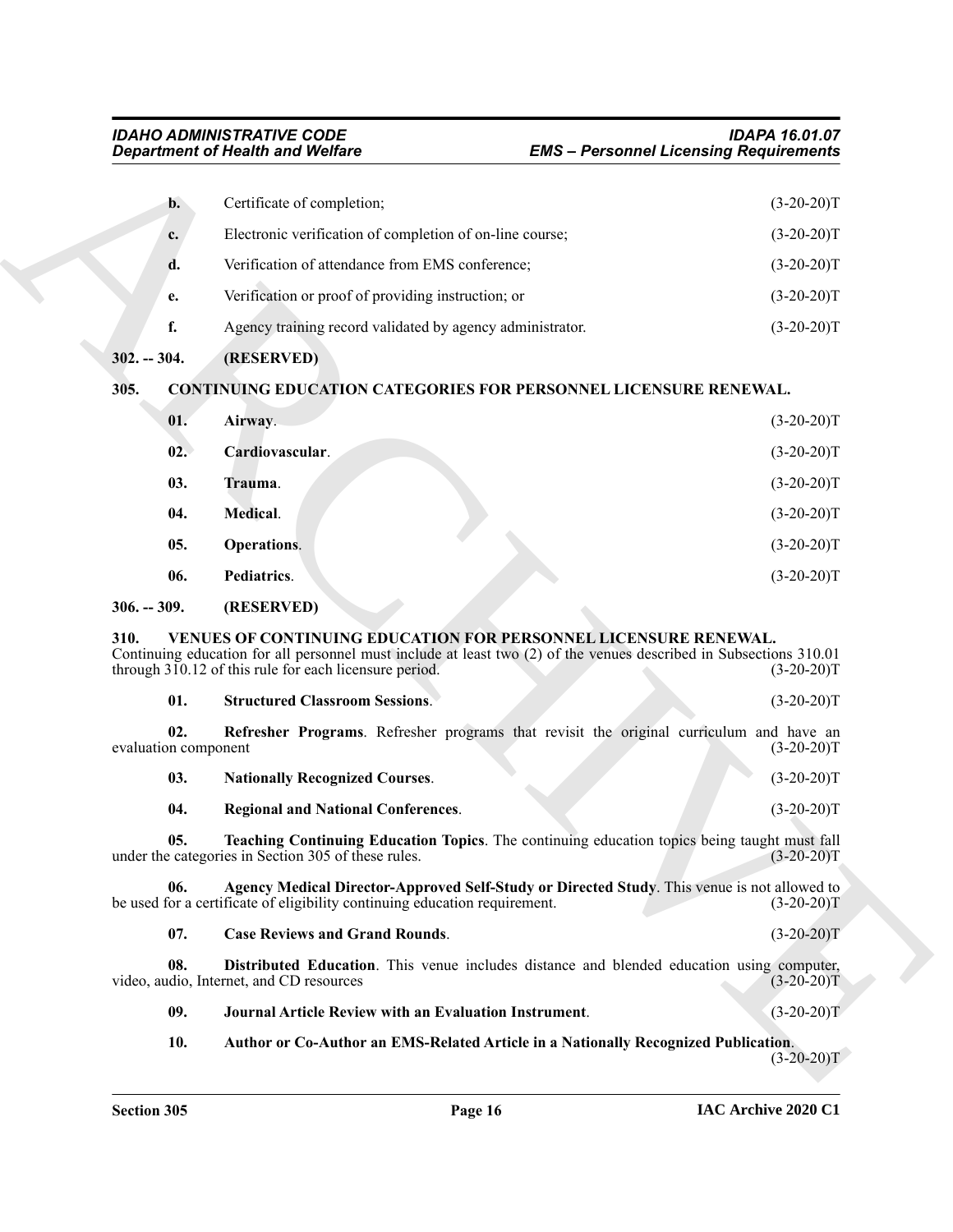<span id="page-16-8"></span><span id="page-16-7"></span>

| <b>Simulation Training.</b> | $(3-20-20)T$ |
|-----------------------------|--------------|
|-----------------------------|--------------|

### <span id="page-16-0"></span>**311. -- 319. (RESERVED)**

#### <span id="page-16-5"></span><span id="page-16-1"></span>**320. LICENSE RENEWAL CONTINUING EDUCATION REQUIREMENTS.**

| <b>EMR</b><br><b>EMT</b><br><b>AEMT</b><br><b>PARAMEDIC</b><br><b>CE CATEGORIES</b><br><b>24 TOTAL</b><br><b>48 TOTAL</b><br><b>54 TOTAL</b><br><b>72 TOTAL</b><br><b>CE Hours</b><br><b>CE Hours</b><br><b>CE Hours</b><br><b>CE Hours</b><br>An individual must complete at least 1 hour of continuing education in each category.<br>Airway, Respiration, and Ventilation<br>No more than 7<br>No more than 14<br>No more than 16<br>No more than 22<br>CE hours in any<br>CE hours in any<br>CE hours in any<br>CE hours in any<br>Cardiovascular<br>single category<br>single category<br>single category<br>single category<br>Trauma<br>may be counted<br>may be counted<br>may be counted<br>may be counted<br>Medical<br>toward the total<br>toward the total<br>toward the total<br>toward the total<br>number of CE<br>number of CE<br>number of CE<br>number of CE<br>Operations:<br>Hours needed<br>Hours needed<br>Hours needed<br>Hours needed<br>Landing Zone &<br>for renewal.<br>for renewal.<br>for renewal.<br>for renewal.<br><b>Extrication Awareness</b><br>Pediatrics<br>2 hours<br>4 hours<br>6 hours<br>8 hours<br>$(3-20-20)T$<br>(RESERVED)<br>LICENSE RENEWAL SKILLS PROFICIENCY REQUIREMENTS.<br>A license renewal candidate must demonstrate proficiency in the skills necessary to provide safe and effective patient<br>care at the licensure level consistent with the scope of practice provided in IDAPA 16.02.02, "Idaho Emergency |                       | <b>TABLE 320</b><br>LICENSE RENEWAL CONTINUING EDUCATION (CE) REQUIREMENTS |  |  |  |  |
|-------------------------------------------------------------------------------------------------------------------------------------------------------------------------------------------------------------------------------------------------------------------------------------------------------------------------------------------------------------------------------------------------------------------------------------------------------------------------------------------------------------------------------------------------------------------------------------------------------------------------------------------------------------------------------------------------------------------------------------------------------------------------------------------------------------------------------------------------------------------------------------------------------------------------------------------------------------------------------------------------------------------------------------------------------------------------------------------------------------------------------------------------------------------------------------------------------------------------------------------------------------------------------------------------------------------------------------------------------------------------------------------------------------------------------------------------------------------------|-----------------------|----------------------------------------------------------------------------|--|--|--|--|
|                                                                                                                                                                                                                                                                                                                                                                                                                                                                                                                                                                                                                                                                                                                                                                                                                                                                                                                                                                                                                                                                                                                                                                                                                                                                                                                                                                                                                                                                         |                       |                                                                            |  |  |  |  |
|                                                                                                                                                                                                                                                                                                                                                                                                                                                                                                                                                                                                                                                                                                                                                                                                                                                                                                                                                                                                                                                                                                                                                                                                                                                                                                                                                                                                                                                                         |                       |                                                                            |  |  |  |  |
|                                                                                                                                                                                                                                                                                                                                                                                                                                                                                                                                                                                                                                                                                                                                                                                                                                                                                                                                                                                                                                                                                                                                                                                                                                                                                                                                                                                                                                                                         |                       |                                                                            |  |  |  |  |
|                                                                                                                                                                                                                                                                                                                                                                                                                                                                                                                                                                                                                                                                                                                                                                                                                                                                                                                                                                                                                                                                                                                                                                                                                                                                                                                                                                                                                                                                         |                       |                                                                            |  |  |  |  |
|                                                                                                                                                                                                                                                                                                                                                                                                                                                                                                                                                                                                                                                                                                                                                                                                                                                                                                                                                                                                                                                                                                                                                                                                                                                                                                                                                                                                                                                                         |                       |                                                                            |  |  |  |  |
|                                                                                                                                                                                                                                                                                                                                                                                                                                                                                                                                                                                                                                                                                                                                                                                                                                                                                                                                                                                                                                                                                                                                                                                                                                                                                                                                                                                                                                                                         |                       |                                                                            |  |  |  |  |
|                                                                                                                                                                                                                                                                                                                                                                                                                                                                                                                                                                                                                                                                                                                                                                                                                                                                                                                                                                                                                                                                                                                                                                                                                                                                                                                                                                                                                                                                         |                       |                                                                            |  |  |  |  |
| Medical Services (EMS) Physician Commission."<br>$(3-20-20)T$                                                                                                                                                                                                                                                                                                                                                                                                                                                                                                                                                                                                                                                                                                                                                                                                                                                                                                                                                                                                                                                                                                                                                                                                                                                                                                                                                                                                           | $321. - 324.$<br>325. |                                                                            |  |  |  |  |

#### <span id="page-16-2"></span>**321. -- 324. (RESERVED)**

#### <span id="page-16-6"></span><span id="page-16-4"></span><span id="page-16-3"></span>**325. LICENSE RENEWAL SKILLS PROFICIENCY REQUIREMENTS.**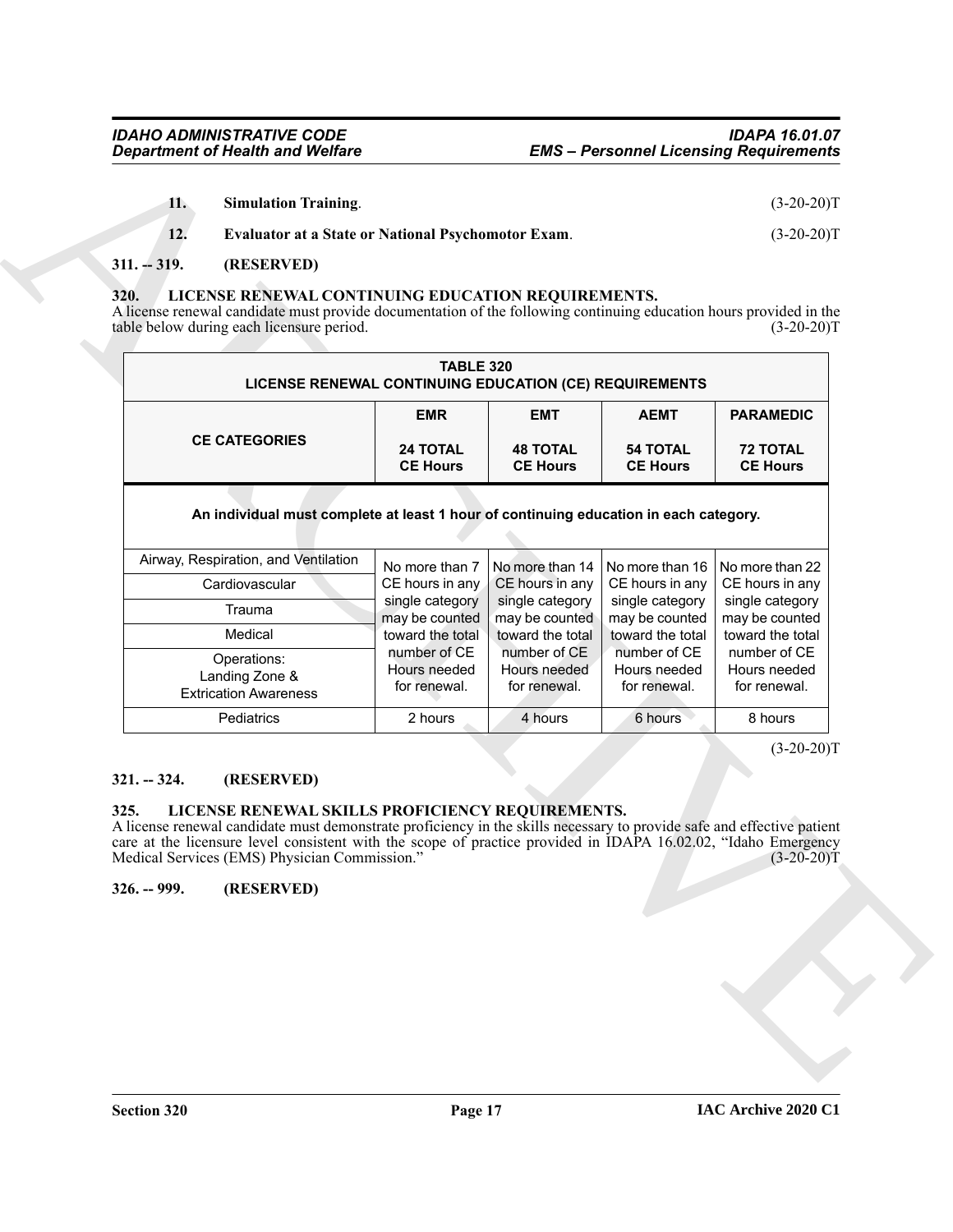# *Subject Index*

#### **A**

Administrative Action Imposed For License Or Certification 4 Advance Do Not Resuscitate (DNR) Directives 5 Affiliation Required To Practice 5 Ambulance Certification 14 Ambulance Certification is Required 14 Ambulance Certification Requirements 14 Disciplinary & Corrective Action 14 Duration of Certification 14 Application & Instructions For EMS Personnel Licensure 6 Application Fees For Personnel Licensure 9 Initial Licensure 9 Reinstatement 9 Renewal 9

**C**

[A](#page-3-10)dministration Action (Actional Design Des [R](#page-13-6)esembles Proposition ([C](#page-14-11)ollinia) Parameteris (Schematical Companies of the Companies of the Companies of the Companies of the Companies of the Companies of the Companies of the C Certificate Of Eligibility Requirements 14 Certificate of Eligibility Duration 14 Criminal History and Background Check 14 Personnel Licensure Requirements are Met 14 Renewal of Certificate of Eligibility 14 Revocation of Certificate of Eligibility 14 Changes To An Existing License 13 Personnel License Duration Shortened 13 Relinquish a Current EMS Personnel License for a Lower Level License 13 Relinquishment of a License to a Lower Level License to Prevent Investigation or Disciplinary Action 13 Reporting Requirements for Changes in Status 13 Surrender of a Current EMS Personnel License 13 Surrender of License to Prevent Investigation or Disciplinary Action 13 Continuing Education & Skills Proficiency 15 Continuing Education Must Meet Objectives of Initial Course Curriculum 15

Documentation of Continuing Education 15 Transition to New Scope of Practice 15 Continuing Education Categories For Personnel Licensure Renewal 16 Airway 16 Cardiovascular 16 Medical 16 Operations 16 Pediatrics 16 Trauma 16 Continuing Education Records Are Subject To Audit 15 Documentation Record 15 Continuing Education Records are Subject to Audit Proof of Completion 15 Continuing Educational & Skills Proficiency Requirements for Personnel Licensure 15 Criminal History & Background Check Requirements 4

#### **D**

Definitions 4

**E** EMS Bureau Review Of Applications 14 EMS Bureau Review of Renewal Application 15 Review of License Applications 15 EMS Personnel License Duration 9 EMS Personnel License Renewal Duration for AEMT & Paramedic Level Licensure 9 EMS Personnel License Renewal Duration for EMR & EMT Level Licensure 9 EMS REPLICA Licensure Duration 9 Initial License Duration for AEMT & Paramedic Level Licensure 9 Initial License Duration for EMR & EMT Level Licensure 9

#### **I**

Initial Personnel Licensure 7 Authorization for Release of Information 8 Candidate Age Requirements 7 Criminal History & Background Check 8 Declaration of Previous Applications & Licensures 8

Pass Standardized Examination 8 Provide Current Affiliation with EMS Agency 8 Standardized Exam Attempts For Initial Licensure 8 Submit Required Licensure Fee 8 Valid Identification 8 Investigation Of Complaints For Personnel Licensing Violations 4

#### **L**

Lapsed License 11 Application Under Review by the EMS Bureau 11 Failure to Provide Application Information Requested by the EMS Bureau 11 Failure to Submit an Application and Renewal Documentation 11 Reinstatement of an EMS Personnel License Lapsed for More Than Twenty-Four Months 11 Reinstatement of Lapsed EMS Personnel License 11 Legal Authority 4 License Renewal Continuing Education Requirements 17 License Renewal Skills Proficiency Requirements 17 Licensure Of Members Of The Military, Veterans, And Spouses 6 Licensure in Non-REPLICA Member State 6 Licensure in REPLICA Member State 6

**M** Multiple Licenses 13

# **P**

Personnel License Renewal 10 Declarations of Convictions or Adjudications 10 Documentation of Affiliation with EMS Agency 10 Documentation of Continuing Education for Level of Licensure Renewal 10 Submit Required Licensure Renewal Fees 10 Time Frame for Application of Licensure Renewals 10 Personnel License Transition 9 Personnel Licensure Required 5 Advanced Emergency Medical Technician (AEMT) 5